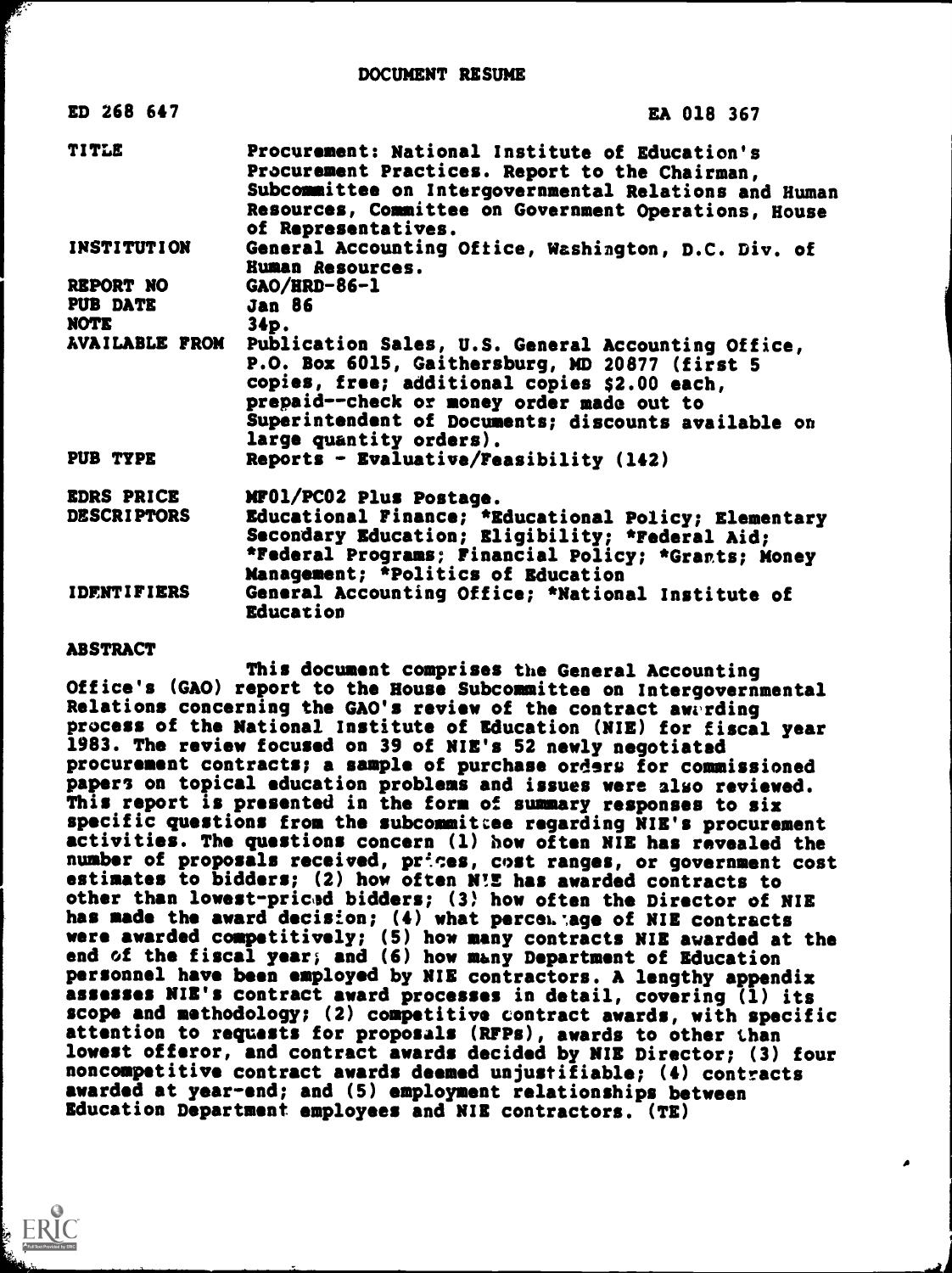### GAO United States<br>General Accounting Of<br>Washington, D.C. 2054 General Accounting Office Washington, D.C. 20548

Human Resources Division **B.220309** 

January17,1986

The Honorable Ted Weiss Chairman, Subcommittee on Intergovernmental Relations and Human Resources Committee on Government Operations House of Representatives

Dear Mr. Chairman:

In response to your letter of February 13, 1984, and subsequent meetings with your staff, we reviewed the contract award process of the National Institute of Education (NIE), a part of the Department of Education's Office of Educational Research and Improvement.' ME awards contracts and grants to support research on problems faced by aducational institutions, teachers, and students, and disseminates research results to advance the practice of education.

Our review focused on NIE contracting activities for fiscal year 1983, during which the agency awarded 52 new negotiated contracts, obligating about \$22.5 million for them. We reviewed 39 of these procurements, includin, competitively and noncompetitively awarded contracts. In addition, we reviewed a sample of purchase orders (awards under \$10,000) for commissioned papers on topical education problems and issues. ME records indicated that it issued 79 such orders totaling about \$237,000, but we noted that not all were for commissioned papers. Adjusting for this error, we estimated that N.E awarded 72 purchase orders instead of 79 in fiscal year 1983.

Your specific questions regarding NIE's procurement activities and our summary responses are presented below. More detailed information relating to each question and the scope and methodology of our work is provided in appendix I.

1. How often has NIE revealed the number of proposals received, prices, cost ranges, or government cost estimates to bidders who respond to advertised requests for proposals?

<sup>1</sup>Under a reorganization of the Off'xe of Educational Research and Improvement, approved October 1, 1985, ME's functions were reassigned to various programs within the Office. All contracting functions for the Office will be handled by the Department's Grants and Contracts Service in its Office of Management.

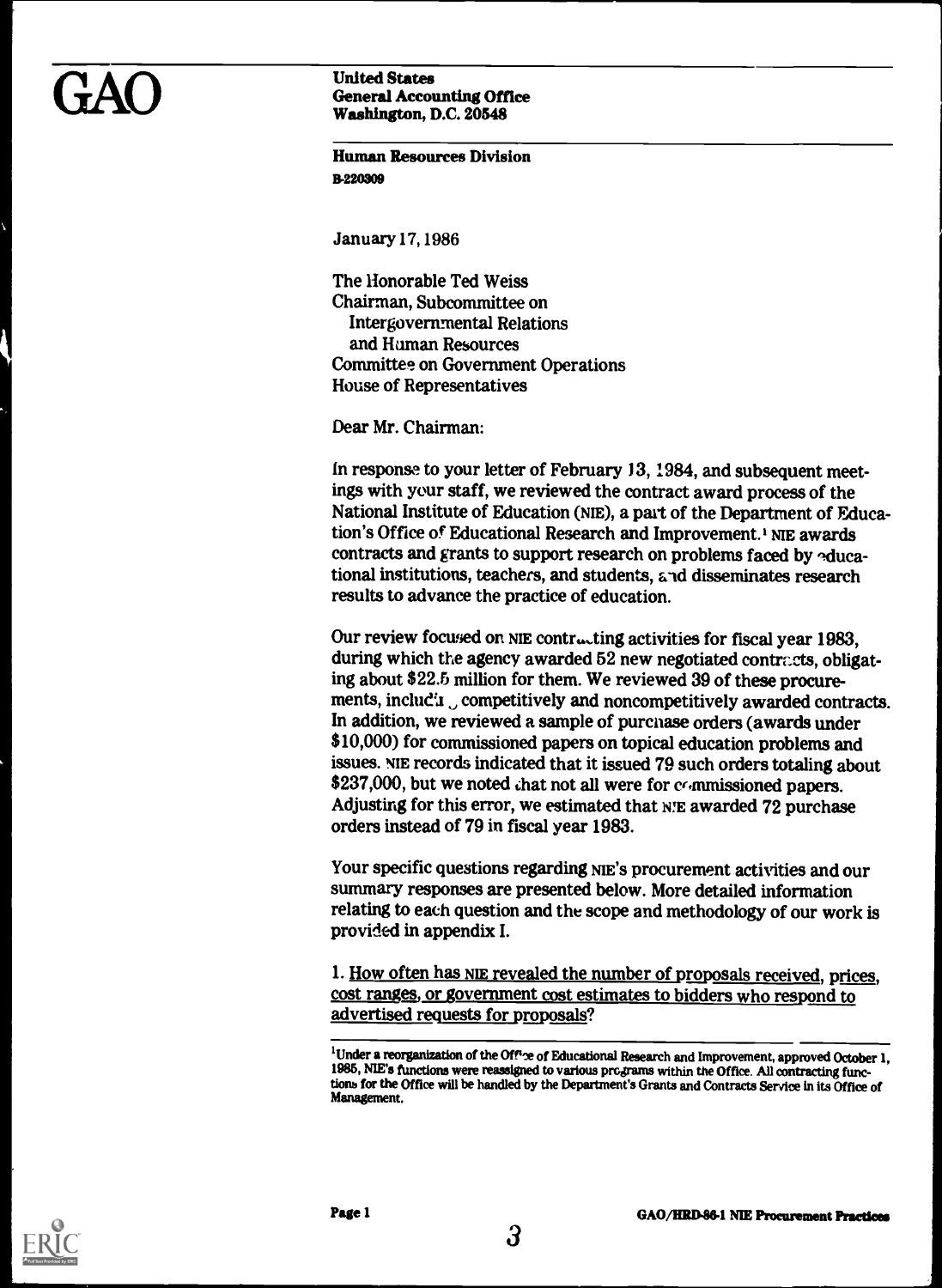We reviewed files for a sample of 21 of the 33 negotiated contracts that NIE awarded through competitive requests for proposals. (One such contract was excluded from the scope of our review because it was being protested by the unsuccessful offeror when we began our work.) In our interviews of contracting officials and review of documentation contained in the negotiated competitive contract files, we found no evidence that the number of proposals received, prices, cost ranges, or government cost estimates were disclosed during the evaluation process to any offeror that responded to the requests for proposals.

But for two 1983 contracts that NIE competitively awarded and were protested to our office by unsuccessful offerors, our review showed that the protests were based in part on NIE'S disclosure of the government's cost estimate during the proposal ev, aluation period. (The General Accounting Office reviews and issues decisions of protests filed by interested parties who allege violations of statutory or regulatory provisions governing the award of formally advertised or negotiated contracts.) The uwo protested cases were resolved as follows:

In one case, ME revealed the government's cost estimate during the evaluation process to encourage the eventual awardee to lower its costs. The Comptroller Genera' ruled (Bank Street College of Education, 63 Comp. Gen. 393 (1984), 84-1 CPD 607) that the unsingless full protesting offeror did not receive unequal treatment because its proposed cost was below the government estimate; therefore, discussions wen: not necessary to cure any overpricing deficiency in its proposal.

In the other case, NIE told two offerors the percentages by which their cost proposals exceeded the government estimate, but the percentages were erroneous. Because the error in the percentage provided the protester was greater than that provided the awardee, the Comptroller General sustained this protest (Northwest Pegional Educational Laboratory, B-213464, Mar. 27, 1984, 84-1, CPD 357). NIE explained, however, that the work under the contract was a priority and was substantially underway. Therefore, the Comptroller General did not recommend that the offerors be given another opportunity to submit new proposals, and the contract was continued with the awardee. (See p. 17.)

2. How often has NIE awarded contracts to other than the lowest-priced bidders, and were these awards properly justified according to regulations?



7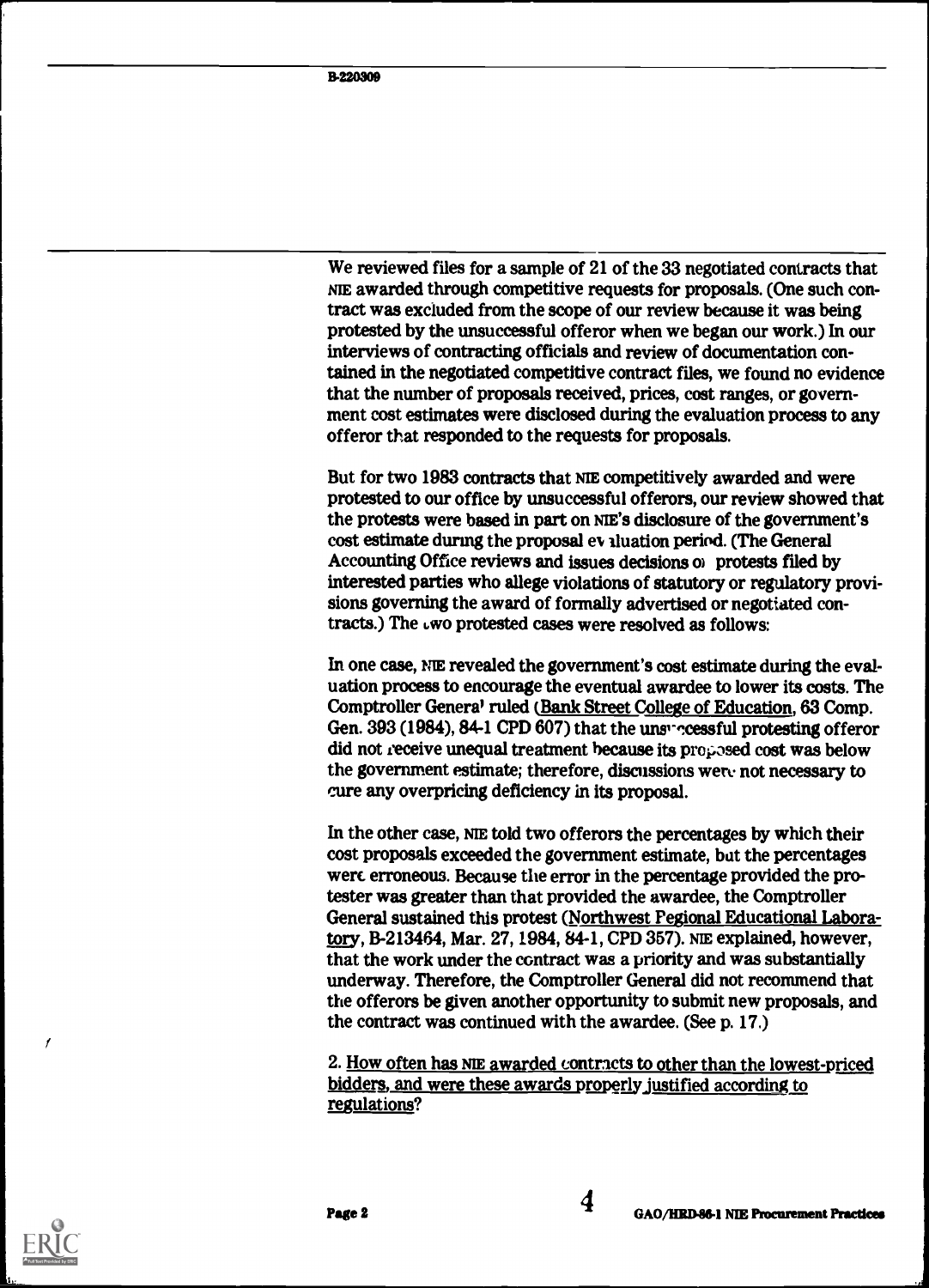In examining our sample of 21 competitively awarded contracts, we found that NIE awarded 5 negotiated cost-reimbursement contracts to other than the lowest offerors. The requests for proposals for these five contracts stated that technical quality would be given greater priority than cost in awarding the contracts, and according to the contract files, factors other than price were the primary considerations in making these awards. Projecting our findings to the universe of NIE'S fiscal year 1983 competitively awarded contracts, we estimate that this occurred for 11 awards. However, award of these contracts to other than the lowest offerors was not inconsistent with federal procurement regulations. Such regulations do not require negotiated contracts to be awarded to the lowest-cost offeror, but specify that the primary consideration in such awards be a determination of which contractor can perform in a manner most advantageous to the government. (See p. 18.)

3. How often has the Director of NIE acted as a contracting officer (made the award decision); what reasons precluded the actions of a regular contracting officer; and were the reasons justified according to regulations?

In fiscal year 1983, the ME Director made a decision to award nine contracts to plan a new educational laboratory in the central Midwest region. NIE had not renewed a prior contract with a laboratory in thot region because of the contractor's failure to demonstrate a satisfactory record of integrity and business ethics. The laboratory protested the decision not to renew its contract and, according to NIE's contract specialist for these awards, the ME Director became involved in the award decision because of its sensitivity. The Director has legal authority to enter into contracts to carry out ME'S functions, and discretion to exercise that authority whenever the Director thinks it will further NIE'S statutory objectives.

NIE planned to award :everal planning contracts and received 10 proposals in response to its request for proposals. An NIE project review board, consisting of a chairman and three other members, was established to review the technical proposals. The board's initial technical evaluation report, dated September 21, 1983, noted that one proposal was "nonresponsive" and recommended that, of the remaining nine, four be classified technically acceptable and five, technically unacceptable. According to the board members, the recommendations relative to the remaining nine proposals were based on the assumption that sufficient funds were not available to fund all nine.

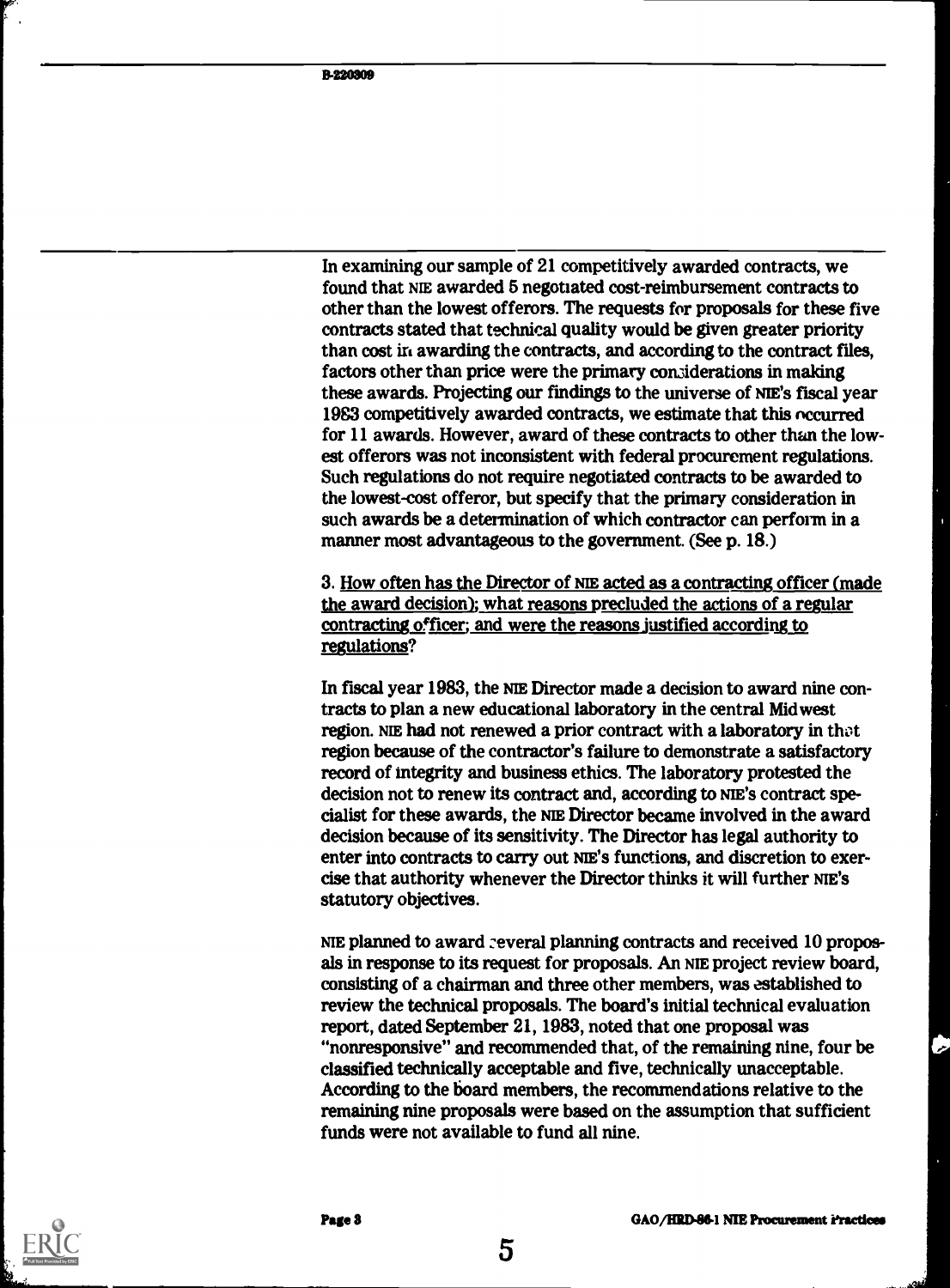But when the board chairman discussed the report with the Director, he was advised that funds were available to award contracts to all nine offerors who submitted proposals that met the requirements of the request for proposals. A second report from the board chairman dated September 22, 1983, reclassified the four acceptable proposals as especially strong and no longer referred to the other five as unacceptable, but noted that they contained a m'xture of strengths and weaknesses. Because the purpose of the procurement was to stimulate strong participation in planning  $\mathcal{L}$ : the new laboratory and the NIE Director was advised that the proposals were not considered greatly dissimilar, it was recommended that contracts be awarded to all nine offerors. Based on this recommendation, the NIE Director approved award of the nine contracts on September 23,  $19\xi$ . (See p. 19.)

4. What percentage of NIE contracts are awarded on a competitive basis, and were noncompetitive contract awards justified according to regulations?

In fiscal year 1983, NIE awarded 52 new contracts; 38 (73 percent) were competitively awarded, and 14 (27 percent) noncompetitively awarded. The competitive contract awards included 34 negotiated contracts awarded through competitive requests for proposals and 4 competitive awards to small business firms. Competitive contracts totaled about \$5,644,000 and represented 25 percent of the \$22.5 million obligated for fiscal year 1983 contract awards; noncompetitive awards valued at about \$16,820,000 represented 75 percent of the total. Of the 14 noncompetitive awards, 8 to educational laboratories and a research center were mandated by law. These eight were valued at about \$16.1 million and represented 96 percent of the obligations for such awards. The remaining six, valued at about \$720,000, or 4 percent of the obligations foi noncompetitive contracts, were awarded at NIE'S discretion. In our opinion, four of these six noncompetitive contract awards were not properly justified according to regulations.

Also, of NIE'S 72 purchase orders for preparation of papers on education issues, an estimated 69 (96 percent) were awarded contrary to the intent of procurement regulations. (See p. 21.)

5. How many contracts did NIE award at the end of the fiscal year?

During fiscal year 1983, NIE awarded 52 new contracts and obligated about \$22.5 million for them. One contract was excluded from the scope of our review because it was being protested by an unsuccessful offeror



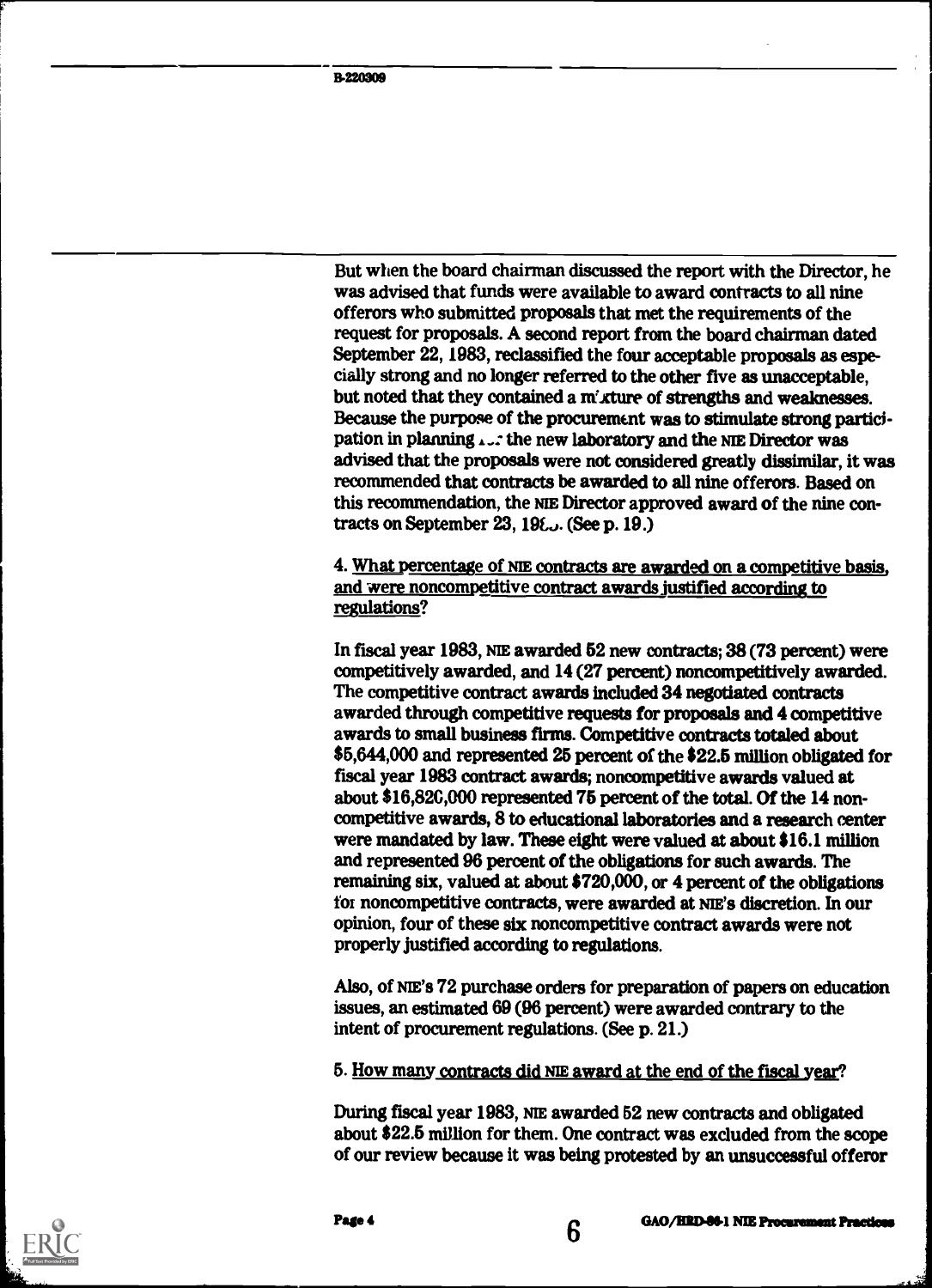when our work began. Cbligations for the remaining 51 contracts totaled about \$21.8 million. We reviewed 39 of these contracts amounting to about \$19.3 million. Of the 39 contracts, 21 totaling about \$1.5 million, were awarded in the last week of the fiscal year. Projecting this finding to the universe, we estimated that  $26(51)$  percent) of the 51 fiscal year 1983 contracts were awarded in the last week of the fiscal year, 11 without adequate or any negotiations. For seven, some deliberative, orderly contracting proces ves were eliminated or performed in a perfunctory manner so that contracts could be awarded on or before September 30, 1983. One contract was awarded before all contract provisions were agreed upon by NIE and the contractor; another was awarded without designation of a project director; and five went to offerors whose proposals contained limitations that, according to the project review board, could have affected the successful outcome of the project. (See p. 30.)

6. Have any Department of Education personnel been employed by NIE contractors, either before or after the award of a given contract, and if so, describe the circumstances.

We identified 175 Education employees who were involved in the procurements we examined. Except for one, we did not identify any employees who worked for the specific contractor they were involved with, either before or after the contract award. In the one instance, an NIE employee participated in developing a request for proposals and subsequently left ME to become the project director for the contractor selected. The Department of Education's ethics counselor determined that in this case no applicable laws or regulations were violated. (See p. 32.)

Since fiscal year 1983, the period covered by our review, the Congress has enacted the Competition in Contracting Act of 1984 (title VII of division B of Public Law 98-369), which requires executive agencies to obtain full and open competition in procuring property or services. The act identifies circumstances under which noncompetitive procedures may be used and requires justifications in writing and approvals by designated management officials (the level of approval dependent on contract amount). Federal regulations were amended to incorporate the act's competition provisions.

Also, NIE has drafted an Acquisition Policies and Procedures Handbook, which establishes uniform policies and procedures for NIE procurements.

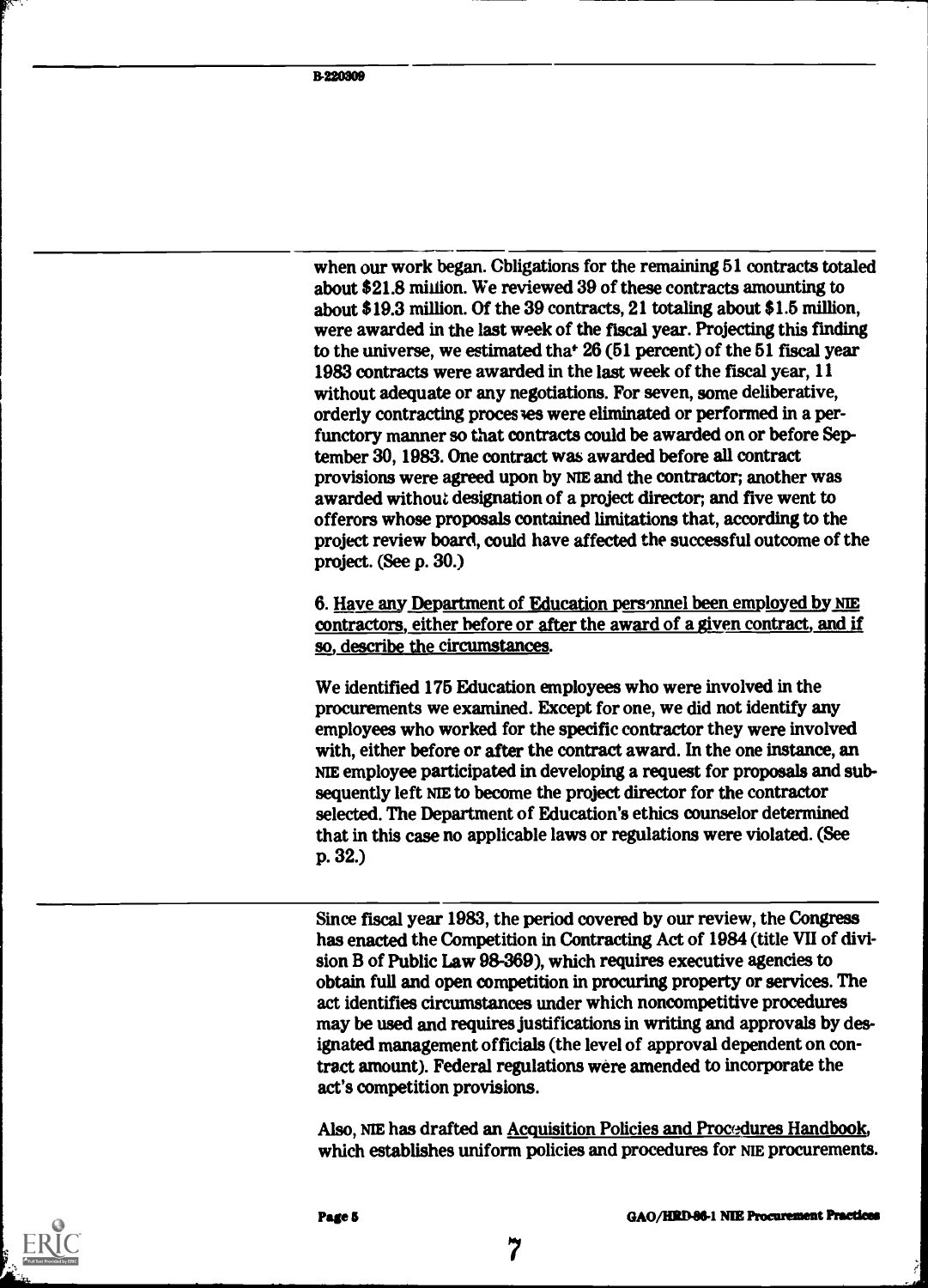According to the NIE  $\cdot$  ificial responsible for preparing the handbook, it will be revised to incorporate the act's requirements. As of October 17, 1985, the revisions had not been completed. When issued, the handbook should help NIE to better comply with the act's provisions for noncompetitive procurements. Therefore, we are making no recommendations at this time to he Secretary of Education.

As you requested, we did not obtain written comments from the Department of Education on a draft of this report. The Department, however, was given an opportunity to review the draft and to provide oral comments. The Department generally agreed with the information contained in the report, and its comments were considered in preparing this report.

As arranged with your office, unless you publicly announce its contents earlier, no further distribution of this report will be made : ntil 30 days from its issue date. At that time, we will send copies of the report to interested parties and make copies available to others upon request.

Sincerely yours,

fichand Litrap

Richard L. Fogel **Director** 



Ś.

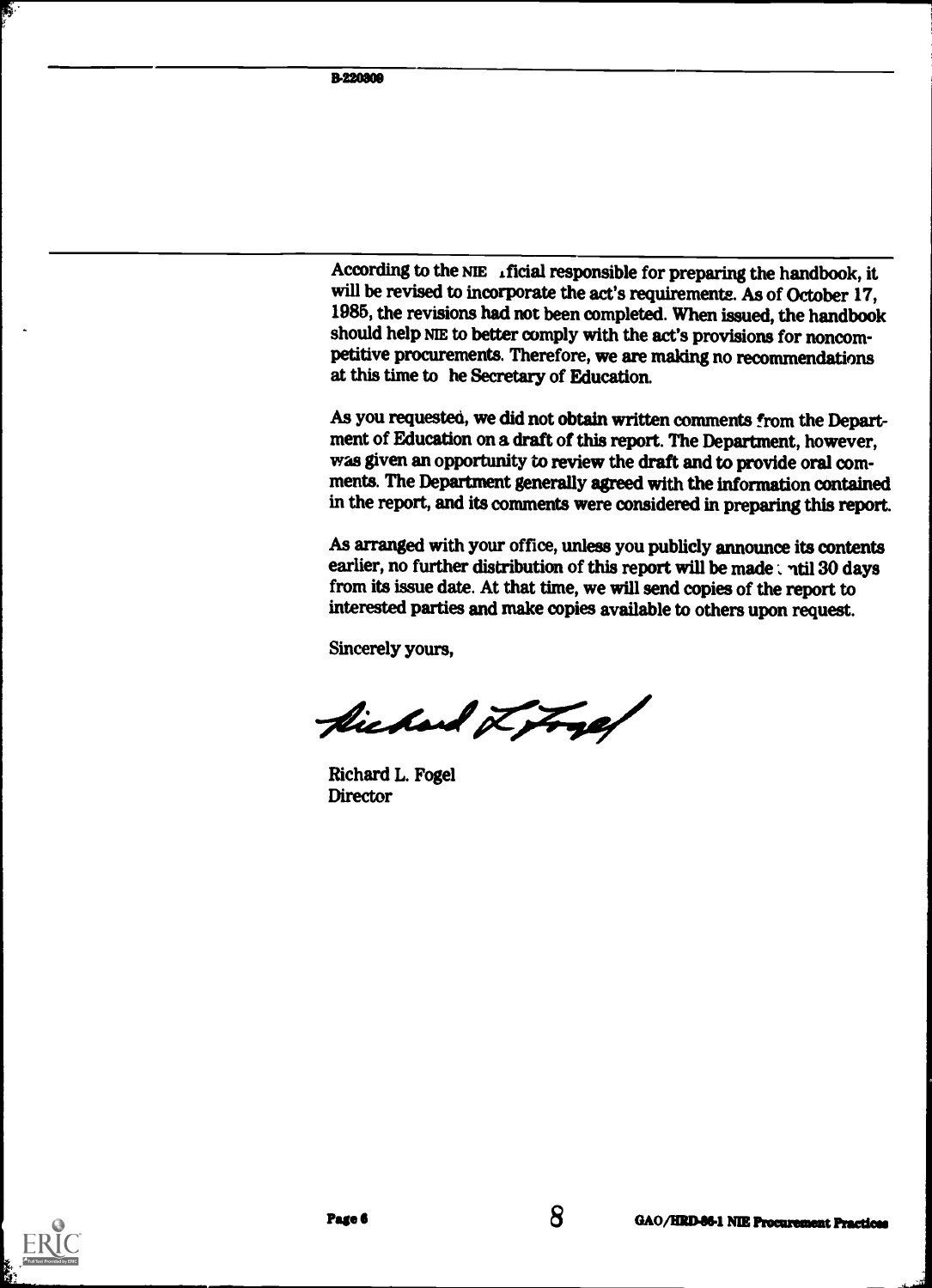## **Contents**

ŗ  $\sim$ 

| Letter Report |                                                                               |    |
|---------------|-------------------------------------------------------------------------------|----|
| Appendix      | Appendix I: National Institute of Education's<br><b>Procurement Practices</b> | 10 |

## Abbreviations

- GAO General Accounting Office<br>NE National Institute of Educa
- NIE National Institute of Education<br>RFP request for proposals
- RFP request for proposals<br>SBA Small Business Admin
- SBA Small Business Administration<br>SBIR Small Business Innovation Rese
- **Small Business Innovation Research**

9



ń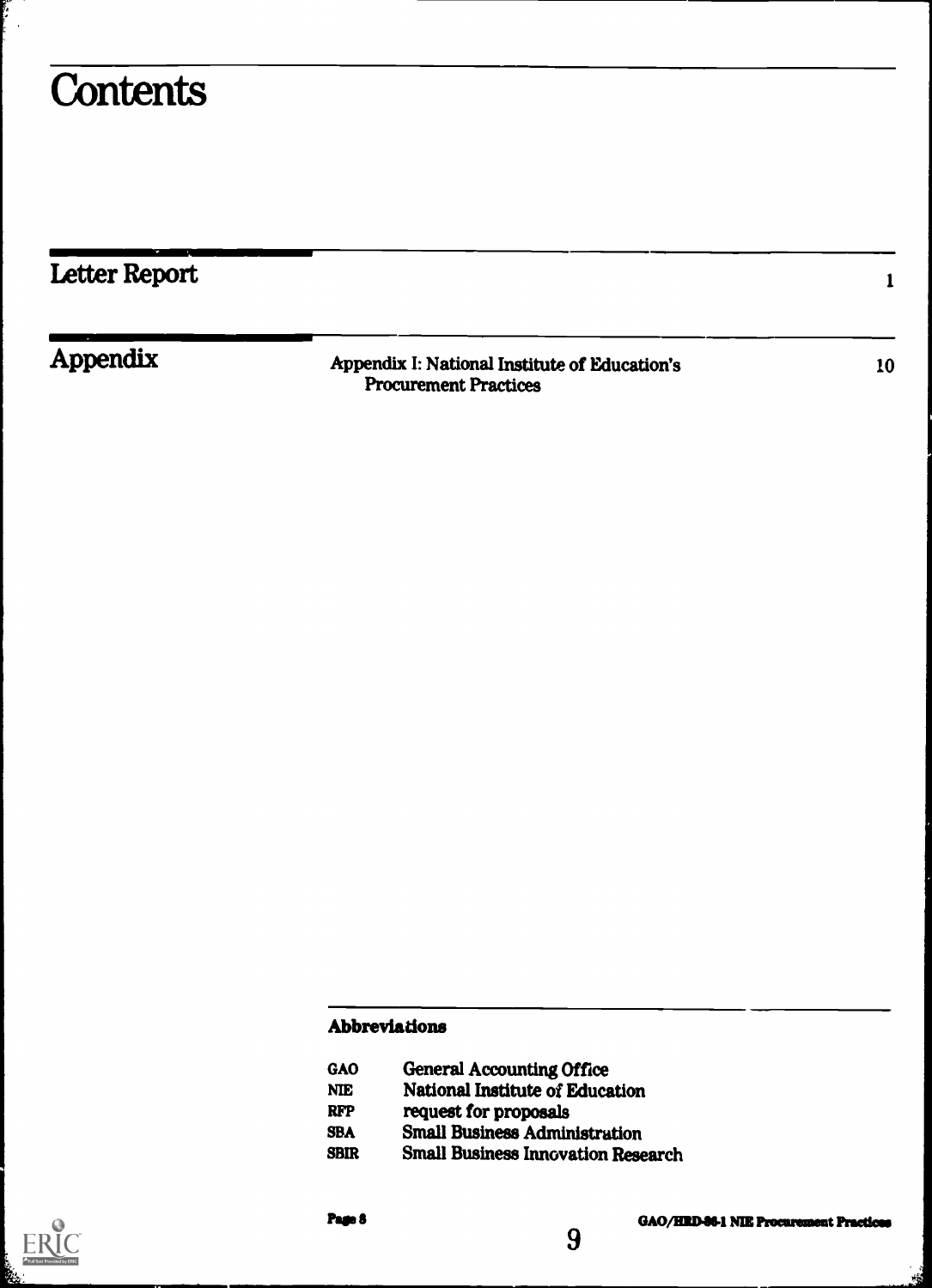# National Institute of Education's Procurement Practices

| In response to a February 13, 1984, request from the Chairman of the<br>Subcommittee on Intergovernmental Relations and Human Resources,<br>House Committee on Government Operations, we reviewed the contract<br>award process of the National Institute of Education (NIE). Our review<br>was "rected primarily toward responding to the following questions<br>asked by the Chairman: |
|------------------------------------------------------------------------------------------------------------------------------------------------------------------------------------------------------------------------------------------------------------------------------------------------------------------------------------------------------------------------------------------|
| 1. How often has NIE revealed the number of proposals received, prices,<br>cost ranges, or government cost estimates to bidders who respond to<br>advertised requests for proposals?                                                                                                                                                                                                     |
| 2. How often has NIE awarded contracts to other than the lowest-priced<br>bidders, and were these awards properly justified according to<br>regulations?                                                                                                                                                                                                                                 |
| 3. How often has the Director of NIE acted as a contracting officer (made<br>the award decision); what reasons precluded the actions of a regular<br>contracting officer; and were the reasons justified according to<br>regulations?                                                                                                                                                    |
| 4. What percentage of NIE contracts are awarded on a competitive basis,<br>and were noncompetitive contract awards justified according to<br>regulations?                                                                                                                                                                                                                                |
| 5. How many contracts did NIE award at the end of the fiscal year?                                                                                                                                                                                                                                                                                                                       |
| 6. Have any Department of Education personnel been employed by NIE<br>contractors, either before or after the award of a given contract, and if<br>so, describe the circumstances.                                                                                                                                                                                                       |
| Details of our findings on questions 1, 2, and 3 appear on pages 16-21;<br>on question 4 on pages 21-30; on question 5 on pages 30-32; and on ques-<br>tion 6 on pages 32-34.                                                                                                                                                                                                            |

Background NIE, which is part of the Department of Education's Office of Educational Research and Improvement,' was created to advance the practice of education as an art, a science, and a profession; to strengthen the

> <sup>1</sup>Under a reorganization of the Office of Educational Research and Improvement, approved October 1, 1985, NIE's functions were reassigned to various programs within the Office. All contracting fui,ctions for the Office will be handled by the Department's Grants and Contracts Service in its Office of Management.



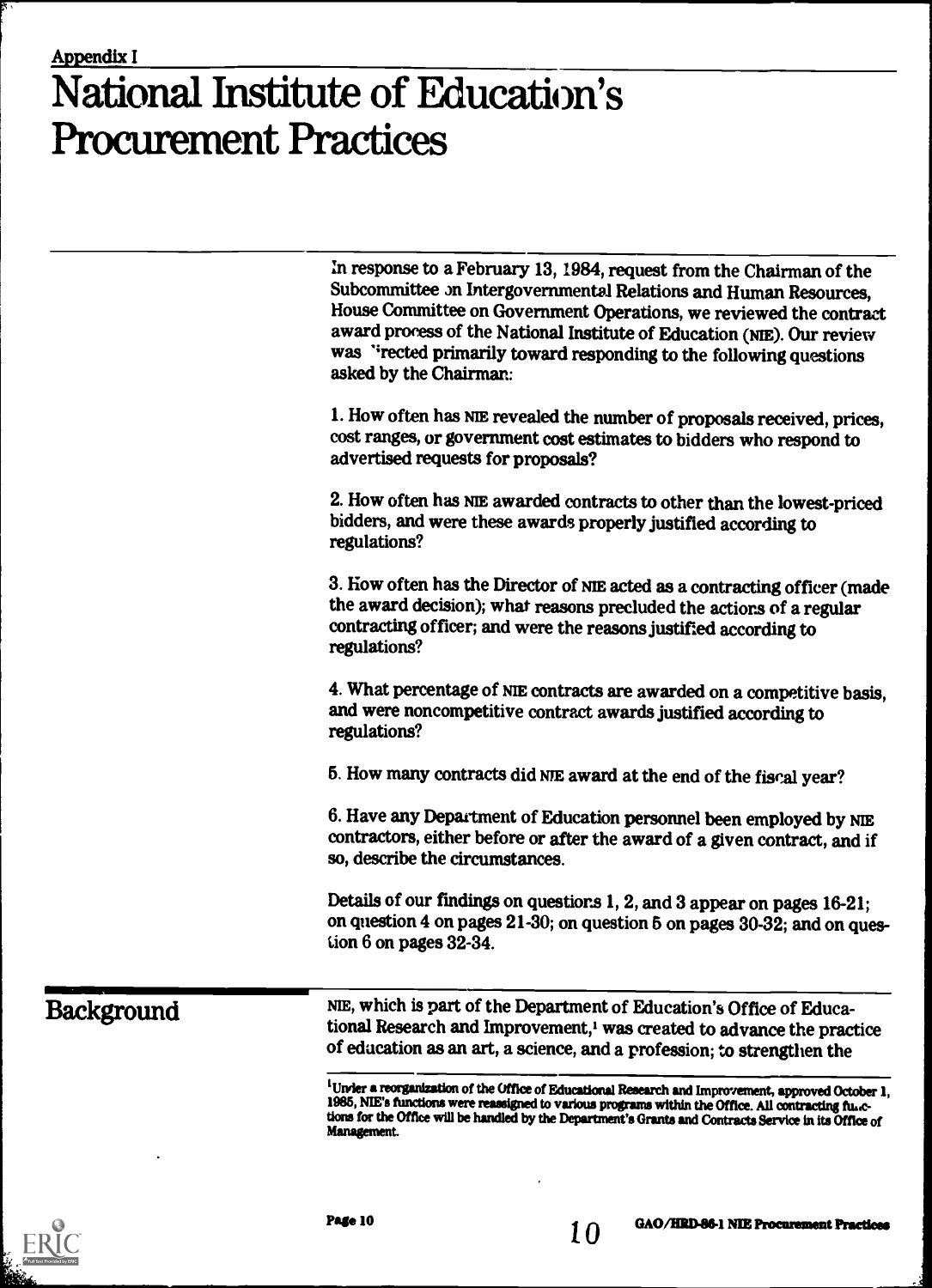|                                          | <b>Appendix I</b><br>National Institute of Education's<br><b>Procurement Practices</b>                                                                                                                                                                                                                                                                                                                                                                                                                                                                                                                                                                                                                                                                      |
|------------------------------------------|-------------------------------------------------------------------------------------------------------------------------------------------------------------------------------------------------------------------------------------------------------------------------------------------------------------------------------------------------------------------------------------------------------------------------------------------------------------------------------------------------------------------------------------------------------------------------------------------------------------------------------------------------------------------------------------------------------------------------------------------------------------|
|                                          |                                                                                                                                                                                                                                                                                                                                                                                                                                                                                                                                                                                                                                                                                                                                                             |
|                                          | scientific and technological foundations of education; and to build an<br>effective research and development system.                                                                                                                                                                                                                                                                                                                                                                                                                                                                                                                                                                                                                                        |
|                                          | To accomplish its goals of improving the quality of education, NIE "1p-<br>ports, through contracts and grants, research on problems faced by edu-<br>cational institutions, teachers, and students, and disseminates the<br>research results. These activities are accomplished in part through edu-<br>cational laboratories and national research centers operated under NIE<br>contracts and grants. The laboratories identify and support specific<br>regional educational research and developmental needs; the research<br>centers conduct research in areas or topics of national concern and dis-<br>seminate the results nationally. During fiscal year 1983, NIE awarded<br>contracts to seven educational laboratories and one research center. |
| <b>NIE's Contract Award</b><br>Processes | Federal regulations in effect at the time the contracts we reviewed were<br>awarded required agencies to award all contracts competitively to the<br>maximum practicable extent. <sup>2</sup> The two basic methods by which the gov-<br>ernment procures supplies and services are sealed bidding and negotia-<br>tion. For fiscal year 1983, NIE was authorized to negotiate contract<br>awards for experimental, developmental, or research work because this<br>type of work could not be described by definite drawings or specifica-<br>tions and only the ultimate objectives and general scope could be<br>outlined.                                                                                                                                |
|                                          | Usually, competitive contract awards are based on proposals submitted<br>in response to requests for proposals (RFPS) (synopsized in the Com-<br>merce Business Daily) according to Department of Education procure-<br>ment regulations <sup>3</sup> that apply to NIE. An NIE project review board,<br>consisting of a chairman and at least two other members, is established<br>to review the technical proposals submitted in response to the RFP. The<br>contracting officer evaluates the costs of the proposal. After NIE evalu-<br>ates the proposals, a competitive range, consisting of offerors with a<br>reasonable chance for award, is established.                                                                                          |
|                                          | <sup>2</sup> Feder» government procurements are now regulated by the Federa! Acquisition Regulation system,<br>effective April 1, 1984. The system is essentially a consolidation of two primary procurement regula-<br>tions: the Defense Acquisition Regulation, covering defense agencies, and the Federal Procurement<br>Regulations, covering most other agencies. Subsequently, the regulations were changed to implement<br>the Competition in Contracting Act of 1984, which enhances competition, and apply to all solicita-<br>tions issued after March 31, 1985.                                                                                                                                                                                 |
|                                          | <sup>3</sup> At the time the contrants we reviewed were awarded, these regulations supplemented the Federal<br>Procurement Regulations then in effect.                                                                                                                                                                                                                                                                                                                                                                                                                                                                                                                                                                                                      |



 $\ddot{\phantom{1}}$ 

ţ

 $\cdot$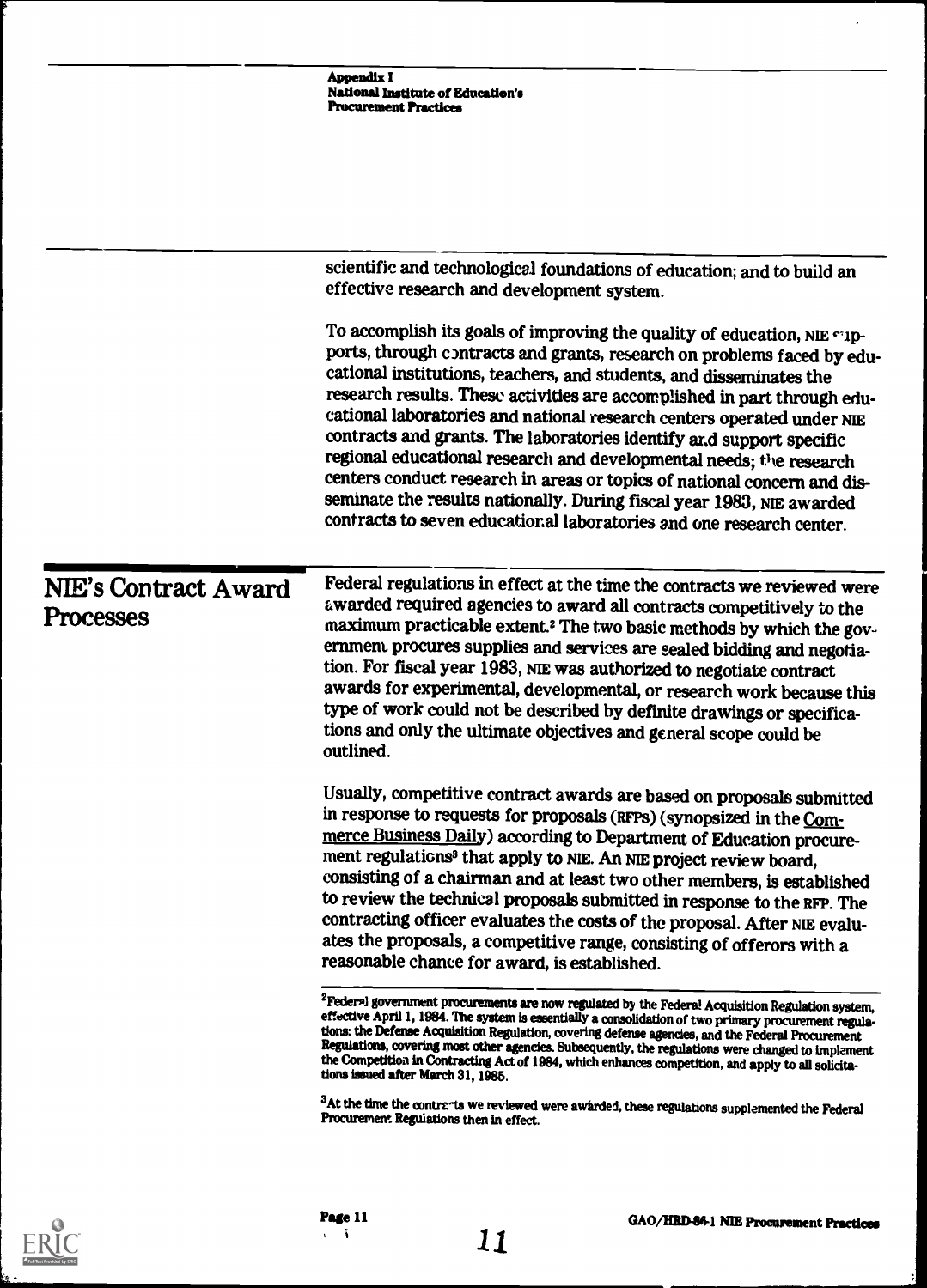Appendix I National Institute of Education's Procurement Practices

Written or oral discussions are conducted with offerors in the competitive range concerning the work to be performed, the cost, and any uncertainties or deficiencies in an offeror's proposal. After discussions are concluded, the contract award is to be made to the offeror whose proposal is the most advantageous to the government, considering price and such other factors as the technical quality of the proposal

Noncompetitive contract awards, according to Department of Education regulations at the time of our review, could be used only when justified by compelling and convincing reasons or circumstances. Justifications for a noncompetitive contract had to be approved before a sole-source RFP or a solicitation letter was issued. Noncompetitive procurements valued up to \$100,000 had to be approved by either the contracting officer or the chief of the procurement office, the approval level depending on the dollar an unt. An NIE Noncompetitive Procurement Review Board had to approve noncompetitive procurements of \$100,000 or more. This board, with two permanent and two rotating members, reviewed and approved the justifications for noncompetitive procurements.

Between 1979 and 1983, there were several legislative and administrative changes that affected NIE contracting processes, especially with respect to its educational laboratories and research center.

On January 15, 1979, NIE had issued an administrative policy indicating its intention, subject to stated qualifications, to enter into long-term agreements with the laboratories and center, providing for ME support for a 5-year period. In accordance with that policy, NiE awarded to each of eight laboratories and one center a 3-year contract covering the period December 1, 1979, to November 30, 1982. The policy also called for NIE to conduct a rigorous on-site review near the end of the third year of a contract. Future ME funding would depend on review results.

But a change in policy resulted from enactment of the Omnibus Budget Reconciliation Act of 1981 (95 Stat. 357, Aug. 13, 1981). Upon completion of existing contracts, future funding of laboratories and centers was to be in accordance with government-wide competitive bidding procedures and principles of peer review by scholars and state and local edu-  $\epsilon$  tors, according to the conference report<sup>4</sup> on the act. This was intended to ensure the quality and relevance of proposed work.





<sup>4</sup>H.R. Rep. No. 208, 97th Cong., 1st Sees. (198i), pp. 729-730.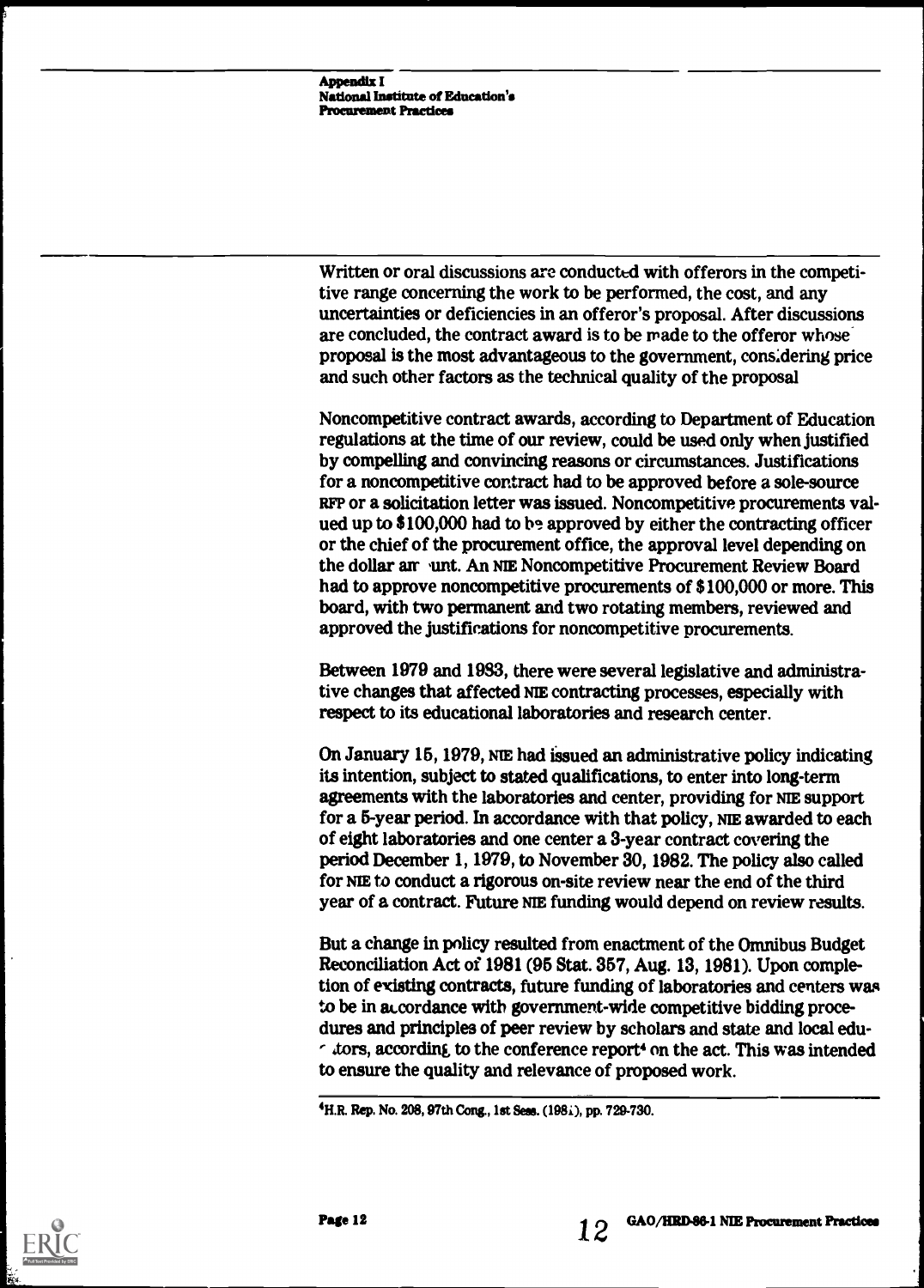**Appendix I** National Institute of Education's Procurement Practices

On March 19, 1982, ME advised the laboratories and center that, when the 3-year contracts expired on November 30, they should phase out their noncompetitive activities in preparation for open competitions for new contract awards. Of the 17 laboratories and centers that received fiscal year 1980 cc-itracts and grants, 11 protested to NIE mat, under the 1979 agreements, they were entitled to at least 5 years of support. It would be a breach of contract, they claimed, to phase them out earlier.

Further, NIE was not allowed to terminate any long-term special institutional agreements with the laboratories and centers for die full 5 years, according to the Urgent Supplemental Appropriations Act of 1992  $(96$  Stat. 180, July 18, 1982). The related Senate report<sup>6</sup> said that, at the end of the 5-year period, NiE should competitively award contracts and grants to laboratories and centers. On July 28, 1982, NIE informed the laboraton end center that it would delay competition until 1985. It then extended contracts to seven of the laboratories and the center for a 2-year period beginning December 1,1902. (NIE decided not to renew its contract with one laboratory because of its failure to demonstrate a satisfactory record of integrity and business ethics.)

(According to the Chief, Contracts and Grants Management Division, NIE extended these contracts for an additional year beginning December 1, 1984. In July and August 1985, N1E competitively awarded contracts to eight laboratories for 5-year periods beginning December 1, 1985, and was in the process of competitively awarding 5-year grants to 11 centers.)

Additionally, in fiscal year 1983, the Department of Education and certain other agencies had to reserve a percentage of their research and development budgets for contracts with small business concerns. This was required by Public Law 97-219, which established the Small Business Innovation Research (ssm) program. The requirement was intended to encourage use of small businesses to meet federal research and development ixeds. Also, agencies could award contracts to the Small Business Administration (SBA) on behalf of small minority businesses. Section 8(a) of the Small Business Act (15 U.S.C. 637(a)) authorized this to increase participation by minority small businesses in government procurements.

<sup>5</sup>S. Rep. 97-402, 97th Cong., 2d Sess. (1982).

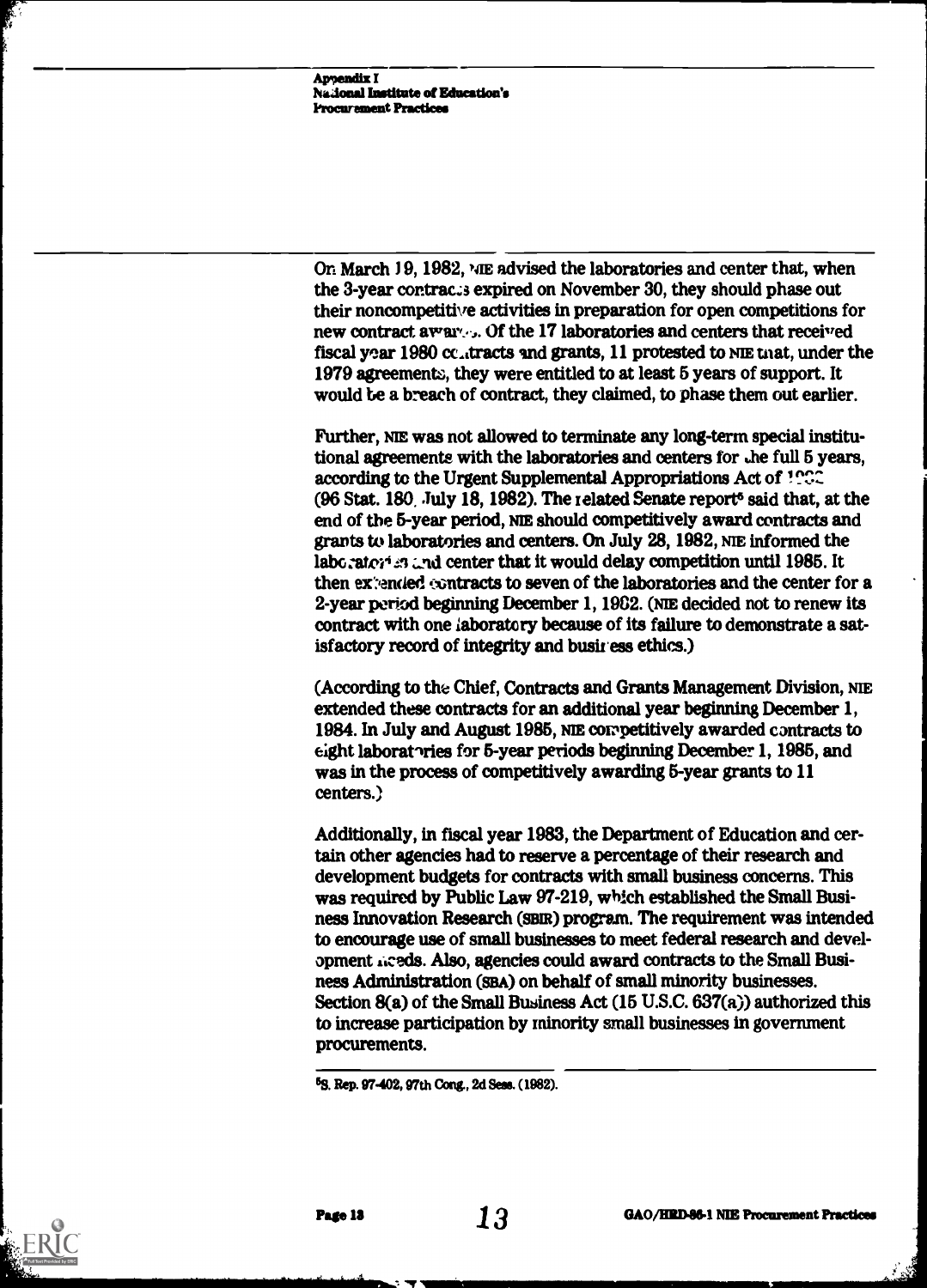| Scope and Methodology | To assess NIE's contracting process, we first reviewed its records on all<br>contracts and purchase orders awarded during fiscal year 1983 (NIE's<br>fiscal year 1984 contracting activities were not yet completed at the<br>time we began our review). NIE data showed these awards to consist of                                                                                                                                                                                                                                                                                                 |
|-----------------------|-----------------------------------------------------------------------------------------------------------------------------------------------------------------------------------------------------------------------------------------------------------------------------------------------------------------------------------------------------------------------------------------------------------------------------------------------------------------------------------------------------------------------------------------------------------------------------------------------------|
|                       | • 52 new negotiated contract awards obligating about \$22.5 million (38 or<br>73 percent awarded competitively and 14 or 27 percent noncompeti-<br>tively, including 8 that were 'egislatively mandated to go to educational<br>laboratories or a research center);                                                                                                                                                                                                                                                                                                                                 |
|                       | • modifications to 33 contracts awarded in prior fiscal years, increasing<br>their costs by \$9.7 million; and                                                                                                                                                                                                                                                                                                                                                                                                                                                                                      |
|                       | • 84 purchases using purchase orders (awards under \$10,000), 79 of these<br>for commissioned papers on topical education problems and issues, cost-<br>ing about \$237,000.                                                                                                                                                                                                                                                                                                                                                                                                                        |
|                       | As agreed with the Subcommittee, we excluded from our review 1 of the<br>52 new contracts, valued at about \$700,000 (it was being pattested to<br>our office <sup>6</sup> by an unsuccessful offeror <sup>7</sup> ), and the 33 contract modifica-<br>tions. We also excluded purchase orders for other than commissioned<br>papers and adjusted the number of purchase orders for commissioned<br>papers to account for errors in the data (see p. 15). Accordingly, our<br>review focuse i on the universe of 51 new contract awards and an esti-<br>mated 72 purchases for commissioned papers. |
|                       | We based our assessment of NIE's contract award process on federal and<br>Department of Education procurement regulations, and NIE policies, pro-<br>cedures, and guidelines in effect at the time of the awards. To ascertain<br>NIE's compliance with these regulations and guidelines, we reviewed<br>contract files for a sample of 39 contracts awarded in fiscal year 1983,<br>as well as 23 purchase orders and other pertinent records.                                                                                                                                                     |
|                       | In addition, we interviewed NIE contracting and program office person-<br>nel, where appropriate, and reviewed bid protest decisions involving<br>unsuccessful offerors who filed protests with our office concerning<br>three contract award decisions.                                                                                                                                                                                                                                                                                                                                            |
|                       | We reviewed the contract award process beginning with the issuance of<br>a solicitation document and ending with the signing of the contract.                                                                                                                                                                                                                                                                                                                                                                                                                                                       |
|                       | <sup>6</sup> The Genaral<br>ounting Office I, "lews and issues decisions on protests filed by interested parties<br>alleging $\sim$ 1/42. 3 of statutory and regulatory provisions governing the award of government<br>contra.                                                                                                                                                                                                                                                                                                                                                                     |



警告

 $\hat{\mathbf{v}}$  ,



<sup>&</sup>lt;sup>7</sup>See Bank Street College of Education, 63 Comp. Gen. 393 (1984), 84-1 CPD 607.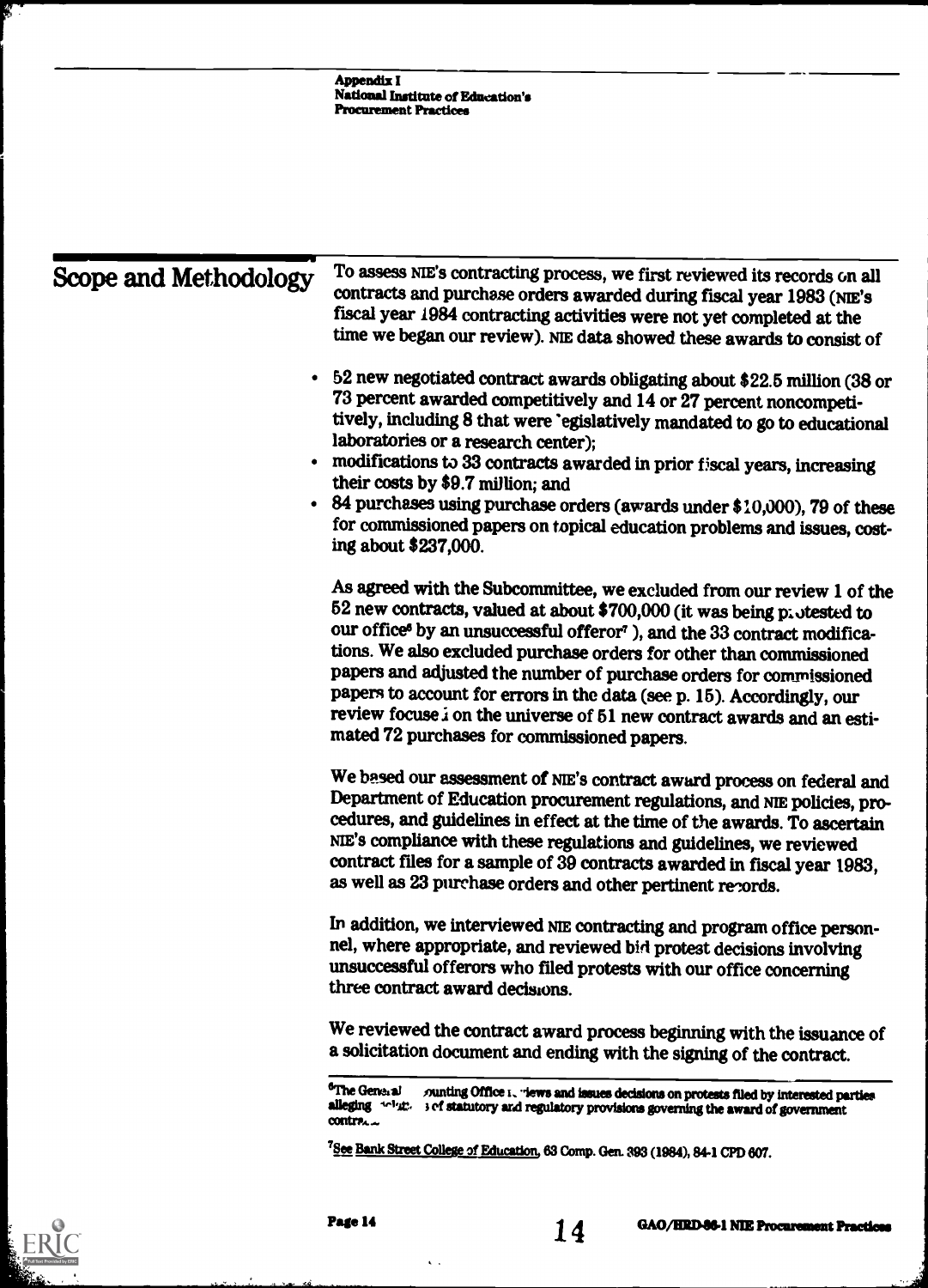Also, however, we reviewed modifications made to the sampled cont. acts.

The universe of 61 new NIE contracts for fiscal year 1983 included

- $\cdot$  3.3 competitive contracts totaling \$4.6 million  $\omega$  warded through the issuance of RFPs,
- 5 noncompetitive contracts totaling about \$640,000 awarded on a solesource basis,
- $\cdot$  1 noncompetitive contract for about \$80,000 awarded in response to an unsolicited proposal,
- 2 contracts totaling about \$76,000 competitively awarded to small business firms under the SBIR program,
- 2 contracts totaling about \$268,000 competitively awarded to small business firms under the SBA 8(a) program, and
- 8 noncompetitive continuation contracts totaling about \$16.1 million awarded to 7 established educational laboratories and 1 center.

Our sample of 39 of the 61 new contracts, representing NIE's fiscal year 1983 contract activities, was designed to provide estimates at the 96-percent level of confidence with a maximum sampling error of 13 percent or 4 contracts.

Of the 33 new contracts that NIE awarded through competitive RFPS, we reviewed a sample of 2 , as well as all 4 contracts competitively awarded to small bus...ess firms. We did not, as noted earlier, review one competitively awarded contract that was being protested at the time of our review. Our sample was stratified on the basis of fiscal year 1983 funds obligated for each contract. We randomly selected 5 of the 12 contracts over \$200,000 and 3 of the 8 contracts between \$100,000 and \$200,000. Because 9 of the 13 contracts under \$100,000 were awarded on the basis of one RFP for the same planning project, we reviewed all 13. Since the universes for the other  $18$  awards—SBIR, SBA  $8(a)$ , solesource, unsolicited proposal, and laboratory and center contracts-were too small for sampling, we reviewed all of them.

Concerning purchase orders for commissioned papers, although NIE records showed that it awarded 79, we found errors in these data. Initially, we selected for review 28 purchase orders-4 for amounts over \$6,000 (because an ME directive on commissioned papers stated that their cost should not exceed \$5,000) and 24 randomly. But the 4 over \$5,000 were inaccurately reported as commissioned papers; this reduced the universe to 76. Also, 1 of the 24 randomly sampled purchase orders



 $C_{\rm{max}}$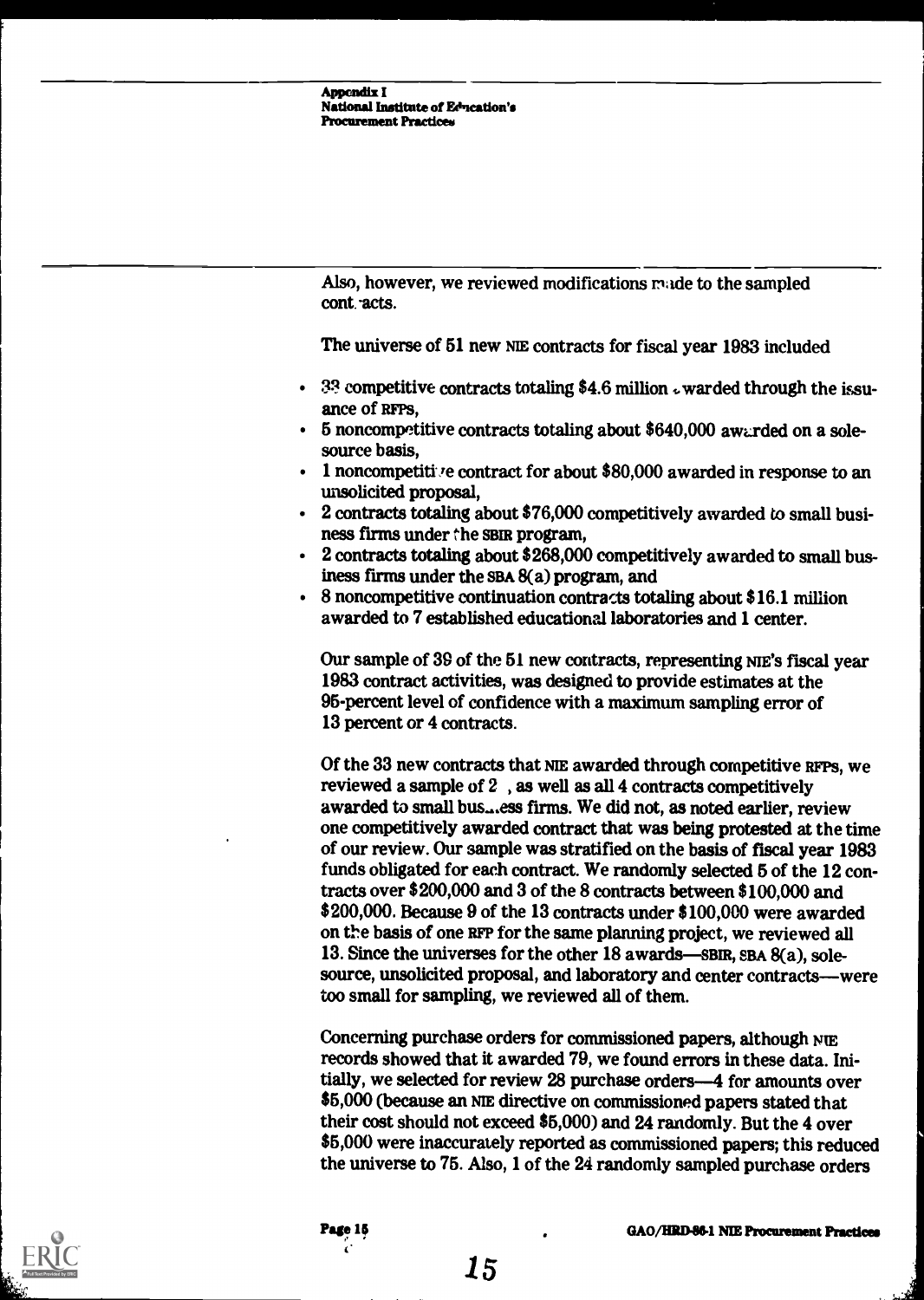|                                       | Appendix I<br><b>National Institute of Education's</b><br><b>Procurement Practices</b>                                                                                                                                                                                                                                                                                                                                                                                                      |
|---------------------------------------|---------------------------------------------------------------------------------------------------------------------------------------------------------------------------------------------------------------------------------------------------------------------------------------------------------------------------------------------------------------------------------------------------------------------------------------------------------------------------------------------|
|                                       |                                                                                                                                                                                                                                                                                                                                                                                                                                                                                             |
|                                       | was inaccurately reported. Accordingly, we projected this error over the<br>remaining universe of 75 and estimated that NIE awarded 72 instead of<br>79 purchase orders for commissioned papers. We then reviewed the<br>remaining 23 randomly selected purchase orders, which were for com-<br>missioned papers.                                                                                                                                                                           |
|                                       | Based on our projections, we estimated that NIE awarded 69 (96 percent)<br>of the estimated 72 purchase orders for commissioned papers without<br>competition.                                                                                                                                                                                                                                                                                                                              |
|                                       | To determine whether any Education personnel had been employed,<br>before or after the award of a given contract, by the NIE contractors<br>with whom they were involved while at Education, we identified all<br>Education personnel associated with the contract and purchase order<br>awards we reviewed. We examined their employment histories, where<br>available; for employees who had left Education, we attempted to deter-<br>mine where they worked subsequently.               |
|                                       | Our work was performed in accordance with generally accepted govern-<br>ment audit ng standards.                                                                                                                                                                                                                                                                                                                                                                                            |
| <b>Competitive Contract</b><br>Awards | With regard to competitive contract awards, the Subcommittee was con-<br>cerned about three matters. Its questions and our findings in brief were:                                                                                                                                                                                                                                                                                                                                          |
|                                       | 1. Did NIE reveal government estimates and certain other data to respon-<br>dents to NIE RFPs? Except for two protested awards, we found no evi-<br>dence relative to the 21 competitively awarded contracts we sampled<br>that NIE revealed prohibited data to offerors.                                                                                                                                                                                                                   |
|                                       | 2. How many contracts were awarded to other than the lowest offeror?<br>Of the 21 competitively awarded contracts we reviewed, 5 were<br>awarded to other than the lowest offeror; but in accordance with the<br>source selection criteria stated in the RFP, factors other than cost were<br>the primary considerations. Projecting these findings to the universe of<br>NIE's fiscal year 1983 contract awards, we estimate that this occurred<br>for 11 competitively awarded contracts. |
|                                       | 3. How often was the NIE Director involved in contract award decisions?<br>NIE's Director, who has ultimate authority for contract awards, made a<br>decision that affected the award of nine of the contracts we reviewed.                                                                                                                                                                                                                                                                 |
|                                       | More details on these matters appear below.                                                                                                                                                                                                                                                                                                                                                                                                                                                 |
|                                       | Page 16<br>GAO/HRD-86-1 NIE Procurement Practices<br>16                                                                                                                                                                                                                                                                                                                                                                                                                                     |



ا<br>تاريخ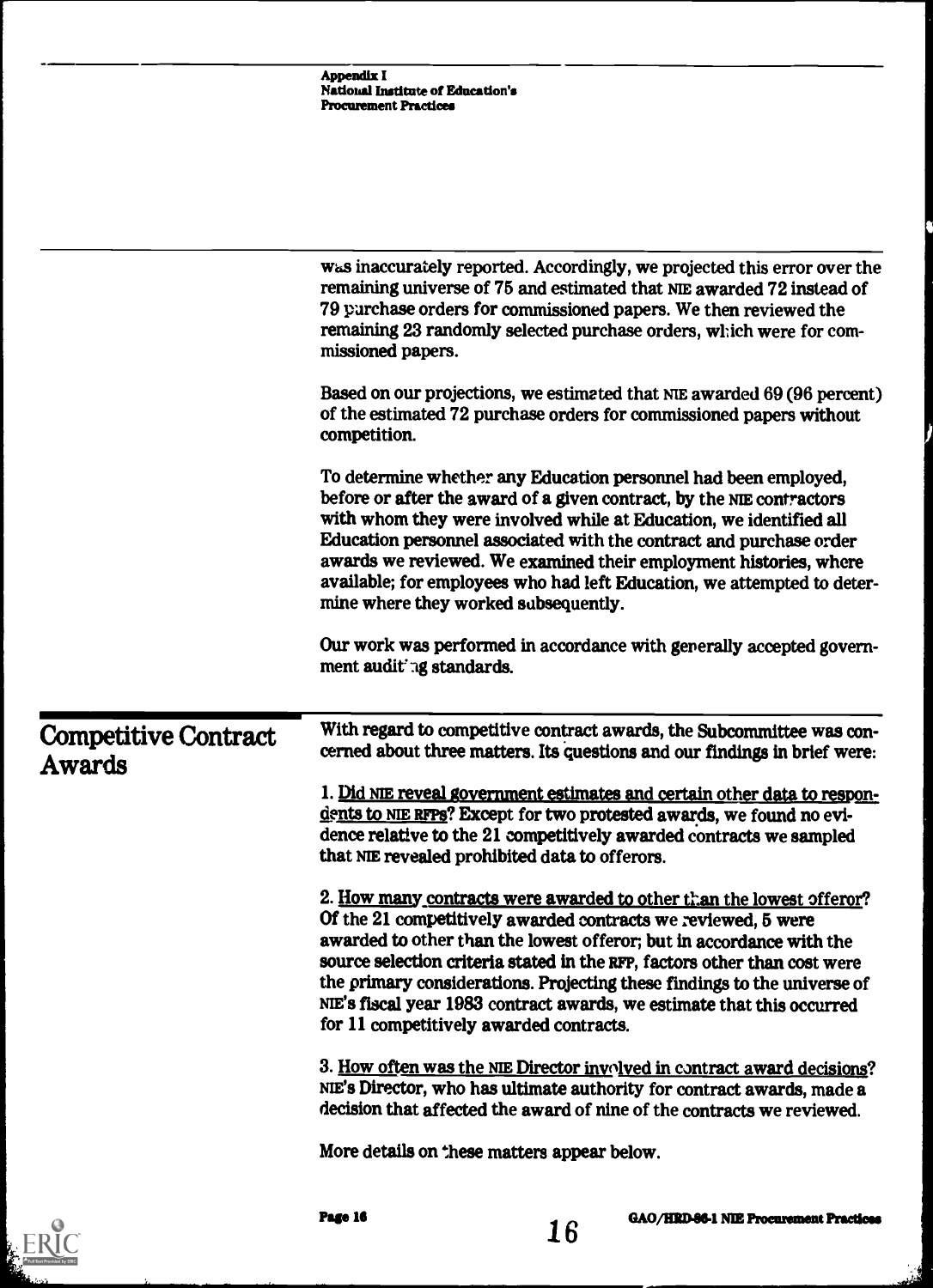| For Competitive RFPs,<br><b>Proposals Held Confidential</b> | According to Department of Education regulations, it is essential to the<br>competitive procurement process that all information contained in offer-<br>ors' proposals be maintained in strict confidence. During the proposal<br>evaluation period, under the regulations, the number of proposals<br>received, prices, cost ranges, and government cost estimates should not<br>be disclosed to any offeror.                                                                                                                                                                                                                                                                                                                                                                                |
|-------------------------------------------------------------|-----------------------------------------------------------------------------------------------------------------------------------------------------------------------------------------------------------------------------------------------------------------------------------------------------------------------------------------------------------------------------------------------------------------------------------------------------------------------------------------------------------------------------------------------------------------------------------------------------------------------------------------------------------------------------------------------------------------------------------------------------------------------------------------------|
|                                                             | Our review of NIE files for the 21 negotiated contracts awarded through<br>competitive RFPs and our interviews with NIE contracting officials<br>revealed no evidence that any of this confidential information was dis-<br>closed during the evaluation process to any offeror who responded to an<br>RFP.                                                                                                                                                                                                                                                                                                                                                                                                                                                                                   |
|                                                             | But in addition to these 21 awards, we also reviewed two 1983 competi-<br>tively awarded NIE contracts that were protested to our office by unsuc-<br>cessful offerors. Our examination showed that the protests were based,<br>in part, on NIE's disclosure of the government's cost estimate during the<br>proposal evaluation period. (Of these two contracts, one was excluded<br>from our sample universe because it was being protested by the unsuc-<br>cessful offeror wher, we began our review; the other because of the ran-<br>dom nature of our sample.) Concerning these protested contracts, we<br>found the following:                                                                                                                                                        |
|                                                             | Case 1. NIE revealed the government's cost estimate during the evalua-<br>tion process to the eventual awardee but not $\omega$ the unsuccessful offeror.<br>The Comptroller General decided <sup>8</sup> that, since the purpose of providing<br>this information was to encourage an offeror to lower its costs, the<br>unsuccessful offeror did not receive unequal treatment; its proposed<br>cost was below the government cost estimate, thus not considered defi-<br>cient in terms of cost. An agency is not required to hold the same discus-<br>sions with all offerors, as the types of deficiencies contained in each<br>offeror's proposal vary. Therefore, it is not improper to reveal the<br>agency's cost goal, so long as no offeror's competitive standing is<br>divulged. |
|                                                             | Case 2. During the negotiation process, NIE told each of the two compet-<br>ing offerors the percentage by which their cost proposals exceeded the<br>government cost estimate, but the percentages were erroneous. The suc-<br>cessful offeror was told its cost proposal was 10 to 12 percent higher<br>than the government cost estimate; the correct percentage was 13. The                                                                                                                                                                                                                                                                                                                                                                                                               |
|                                                             | <sup>8</sup> See Bank Street College of Education, 63 Comp. Gen. 393 (1984), 84-1 CPD 607.                                                                                                                                                                                                                                                                                                                                                                                                                                                                                                                                                                                                                                                                                                    |

Ĩ,

 $\bar{r}$ 

ا<br>الفقاء<br>الفقاء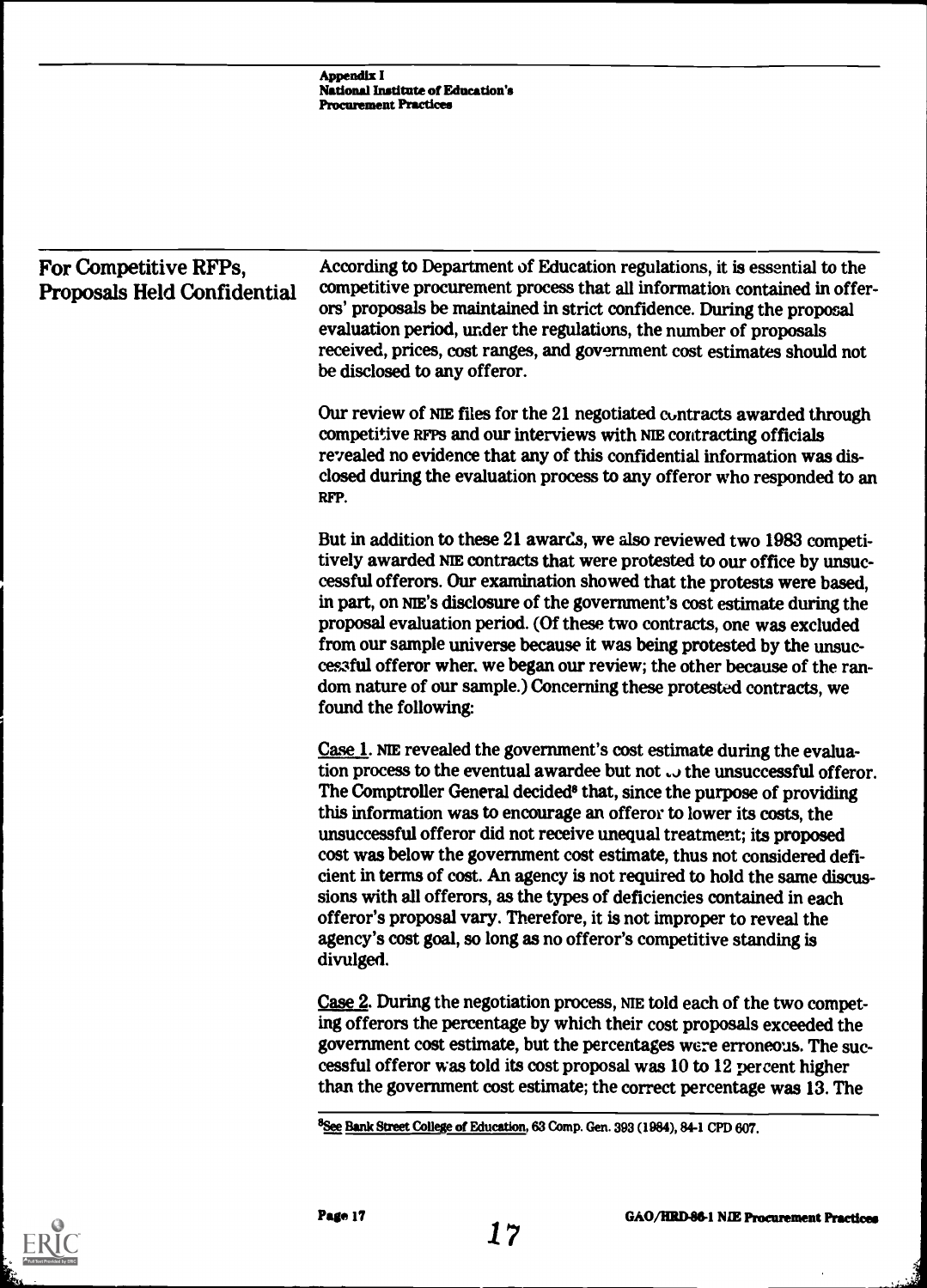|                                                      | Appendix I<br>National Institute of Education's<br><b>Procurement Practices</b>                                                                                                                                                                                                                                                                                                                                                                                                                                                                                                                                                                                                                                                                                                             |
|------------------------------------------------------|---------------------------------------------------------------------------------------------------------------------------------------------------------------------------------------------------------------------------------------------------------------------------------------------------------------------------------------------------------------------------------------------------------------------------------------------------------------------------------------------------------------------------------------------------------------------------------------------------------------------------------------------------------------------------------------------------------------------------------------------------------------------------------------------|
|                                                      |                                                                                                                                                                                                                                                                                                                                                                                                                                                                                                                                                                                                                                                                                                                                                                                             |
|                                                      | protester was told its proposal was 29 to 31 percent higher, but the cor-<br>rect percentage was 43. Consequently, NIE evidently caused the pro-<br>tester to submit a significantly higher revised cost proposal than it<br>otherwise would have. The Comptroller General sustained the protest, <sup>9</sup><br>concluding that, since NIE's error was greater for one offeror than the<br>other, the protester was prevented from competing on an equal basis<br>with the awardee. NIE explained, however, that the work under the con-<br>tract was a pricrity and was substantially underway. Therefore, the<br>Comptroller General did not recommend that the offerors be given<br>another opportunity to submit new proposals, and the contract was con-<br>tinued with the awardee. |
| <b>Awards to Other Than</b><br><b>Lowest Offeror</b> | From our review of a sample of NIE's contract files we found that in<br>fiscal year 1983 NIE awarded five contracts to other than the lowest<br>offeror. <sup>10</sup> The RFPs for these five contracts stated that technical quality<br>would be given greater priority than cost in awarding the contracts,<br>and, according to the files, factors other than price were the primary<br>consideration in making these awards.                                                                                                                                                                                                                                                                                                                                                           |
|                                                      | Of the 51 negotiated contracts awarded in fiscal year 1983, we estimate<br>that 34 did not involve price competition among competing offerors<br>because either (1) only one offeror responded to the RFP, (2) multiple<br>awards were made to all technically acceptable offerors to an RFP, or (3)<br>the procurement involved a sole source, unsolicited proposal, small busi-<br>ness, or contract renewal with a laboratory or center. Of the remaining<br>17 contracts that involved more than one competitive offeror, we esti-<br>mate that 11 were awarded to other than the lowest-priced offerors.<br>Thus, in our estimation, 6 of the 17 contracts were awarded to the<br>lowest-priced offerors.                                                                              |
|                                                      | Department of Education procurement regulations provide that negoti-<br>ated contracts be awarded to the offeror whose proposal offers the<br>greatest advantage to the government, price and other factors consid-<br>ered. Similarly, federal procurement regulations state:                                                                                                                                                                                                                                                                                                                                                                                                                                                                                                              |
|                                                      | "There is no requirement that cost-reimbursement type contracts be<br>awarded on the basis of either: (a) The lowest proposed cost, (b) the lowest                                                                                                                                                                                                                                                                                                                                                                                                                                                                                                                                                                                                                                          |
|                                                      | <sup>9</sup> See Northwest Regional Educational Laboratory, B-213464, March 27, 1984, 84-1 CPD 357.                                                                                                                                                                                                                                                                                                                                                                                                                                                                                                                                                                                                                                                                                         |
|                                                      | <sup>10</sup> In addition, one other fiscal year 1983 contract award, which was not included in our review<br>because it was being protested by the unsuccessful offeror when we began our review, was also<br>awarded to other than the lowest offeror.                                                                                                                                                                                                                                                                                                                                                                                                                                                                                                                                    |



 $\sim$ 

 $\mathbf{r}$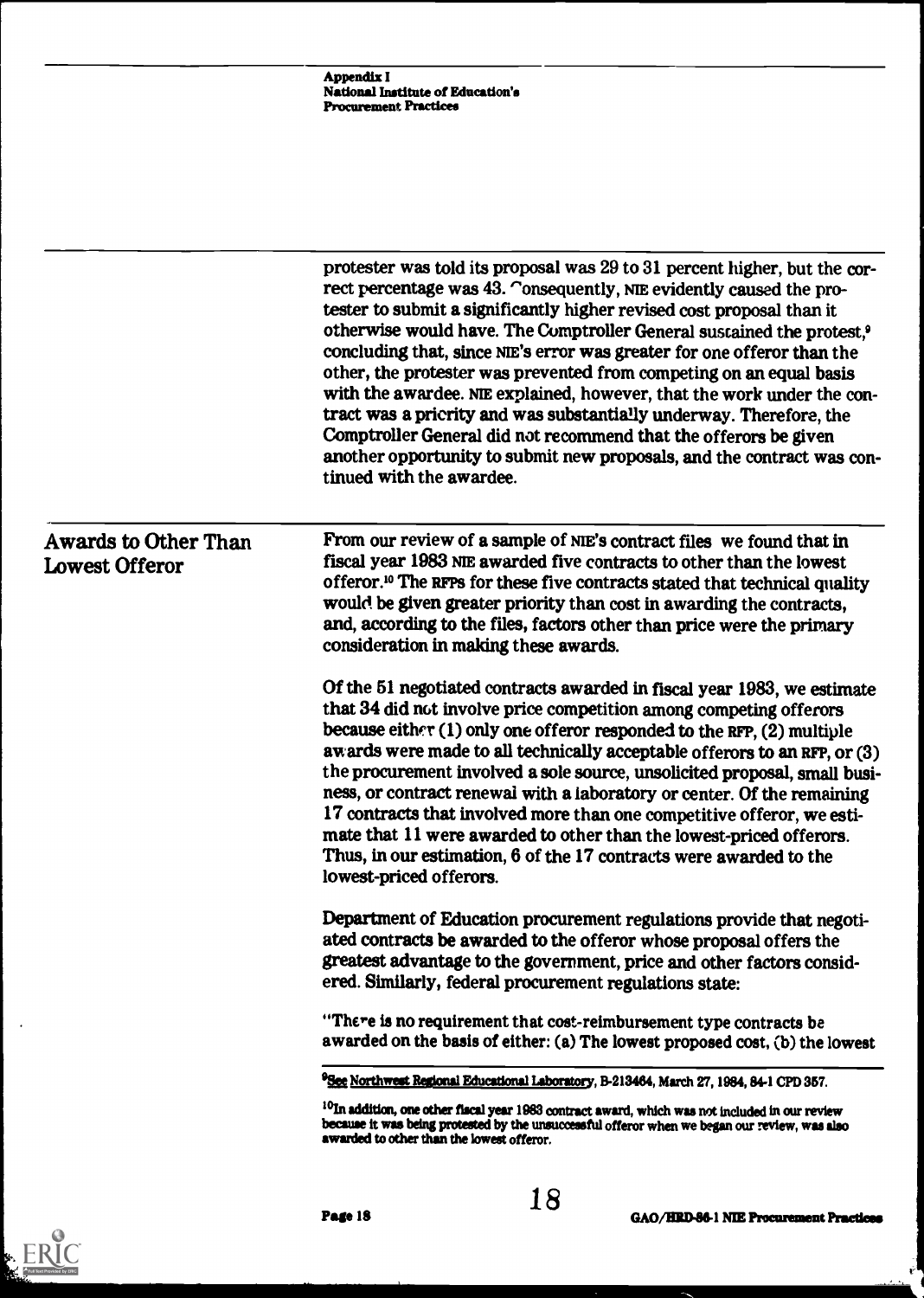|                                                   | <b>Appendix I</b><br><b>National Institute of Education's</b><br><b>Procurement Practices</b>                                                                                                                                                                                                                                                                                                                                                                                                                                                                                                                                                                                                                                                                                                        |
|---------------------------------------------------|------------------------------------------------------------------------------------------------------------------------------------------------------------------------------------------------------------------------------------------------------------------------------------------------------------------------------------------------------------------------------------------------------------------------------------------------------------------------------------------------------------------------------------------------------------------------------------------------------------------------------------------------------------------------------------------------------------------------------------------------------------------------------------------------------|
|                                                   |                                                                                                                                                                                                                                                                                                                                                                                                                                                                                                                                                                                                                                                                                                                                                                                                      |
|                                                   | proposed fee, or (c) the lowest total estimated cost plus proposed fee. The<br>award of cost-reimbursement type contracts primarily on the basis of<br>estimated costs may encourage the submission of unrealistically low<br>estimates and increase the likelihood of cost overruns. The cost estimate is<br>important to determine the prospective contractor's understanding of the<br>project and ability to organize and perform the contract. The agreed fee<br>must be with<br>he limits prescribed by law and appropriate to the work to<br>be performed Beyond this, however, the primary consideration in deter-<br>mining to whom the award shall be made is which contractor can perform<br>the contract in a manner most advantageous to the Government." (41 C.F.R.<br>$1 - 3.805 - 2$ |
|                                                   | The values of the five contracts awarded to other than the lowest-priced<br>offerors ranged from \$90,833 to \$621,386 each; the difference between<br>the lowest offer and the awarded contract amount ranged from \$25,879<br>to \$190,366. According to documentation in the contract files, NIE based<br>its award decisions on the technical quality of the propoyals; in each<br>case, the winning proposal received a higher technical evaluation score<br>than the lowest-priced proposal.                                                                                                                                                                                                                                                                                                   |
| <b>Contract Awards Decided</b><br>by NIE Director | By law (20 U.S.C. 1221 e(f)(1)), NIE's Director is authorized to enter into<br>contracts to carry out NIE's functions. As NIE's ultimate contracting<br>authority, the Director has the discretion to exercise that authority<br>whenever the Director thinks it will further NIE's statutory objectives. A<br>contracting officer's authority is derived from the general grant of con-<br>tracting authority to the agency head.                                                                                                                                                                                                                                                                                                                                                                   |
|                                                   | In fiscal year 1983, the NIE Director decided to award nine planning con-<br>tracts for a new educational laboratory. <sup>11</sup> NIE had elected not to renew<br>its contract with an educational laboratory in the central Midwest<br>because of that laboratory's failure to demonstrate a satisfactory record<br>of integrity and business ethics. The laboratory protested the decision<br>not to renew its contract and, according to NIE's contract specialist for<br>these awards, the NIE Director became involved in the award decision<br>because of its sensitivity.                                                                                                                                                                                                                   |
|                                                   | On July 20, 1983, NIE issued an RFP stating that several awards would be<br>made to develop concepts and strategies for a new educational labora-<br>tory in that region. Ten offerors submitted proposals, which were                                                                                                                                                                                                                                                                                                                                                                                                                                                                                                                                                                               |
|                                                   | <sup>11</sup> In addition the Director also made the decision to award a contract that we eliminated supmithe                                                                                                                                                                                                                                                                                                                                                                                                                                                                                                                                                                                                                                                                                        |

If In addition, the Director also made the decision to award a contract that we eliminated from the scope of our review because the award was being protested  $\mathbf{v}^{, \mathsf{t}}$  en we began.



ا<br>شخصیت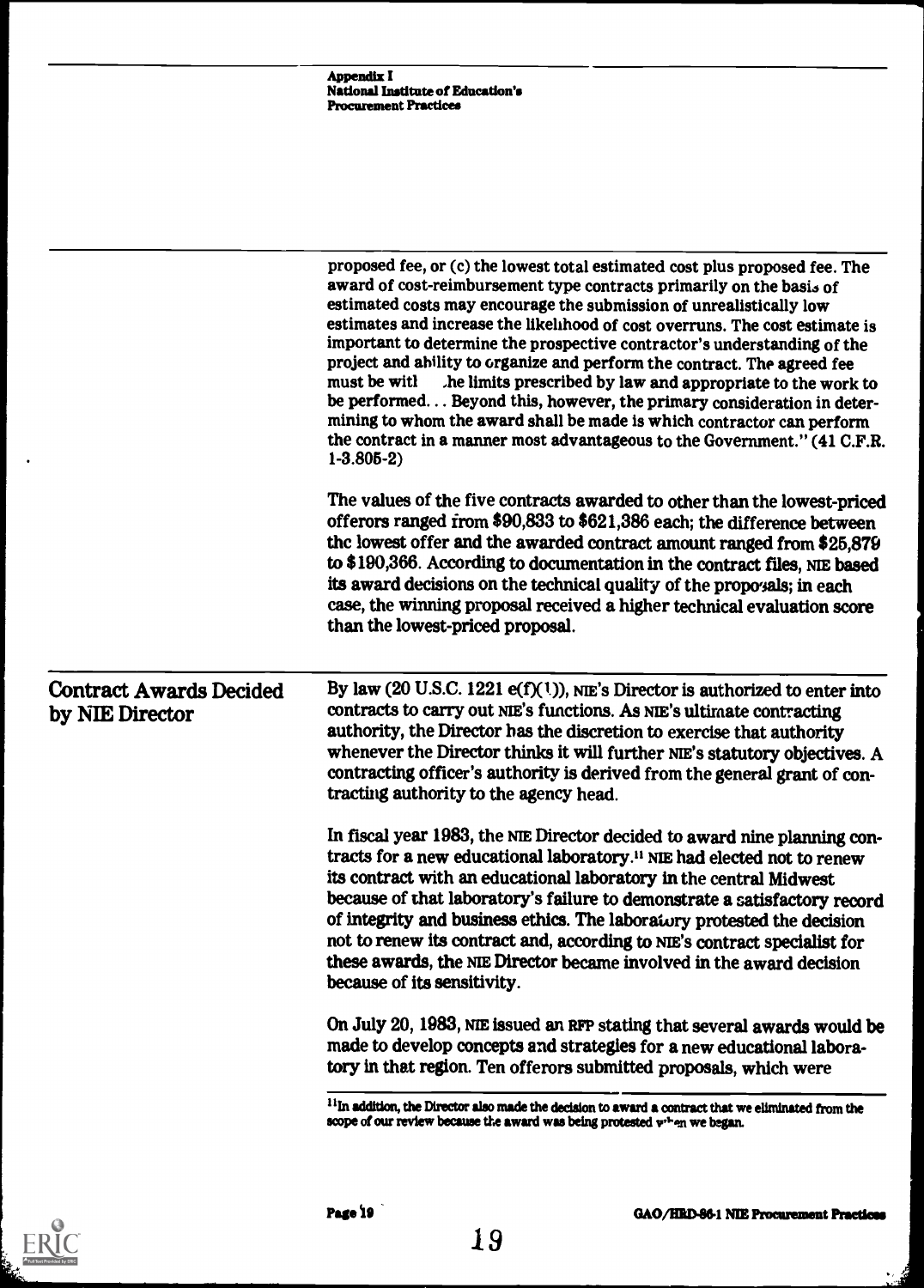reviewed by an ME project review board. In a September 21, 1983, memorandum to NE's Contracts and Grants Management Division, the board noted that one proposal was "nonresponsive," four technically acceptable, and five technically unacceptable.

According to the board, the unacceptable proposals had limitations that included (1) a lack of evidence that offerors had had successful experience with multistate projects such as that covered by the RFP, (2) insufficient familiarity with the range of issues that needed to be confronted in establishing a new laboratory in the region, (3) an unclear framework for carrying out project tasks, and (4) insufficient evidence that the offerors could accomplish the kinds of collaboration necessary to do the project within the short time frame called for in the RFP. The board expressed the view that the limitations raised ". . . serious questions about the ability of the offerors to successfully meet the requirements for this project."

The next day, however, in a second memorandum dated September 22, 1983, from the chairman of the project review board to the Contracts and Grants Management Division, the nine proposals were no longer identified as acceptable or unacceptable. The four called acceptable in the first memorandum were termed "especially strong," and the other five were no longer identified as unacceptable, but instead were considered to contain a mixture of strengths and weaknesses. The second memorandum repeated the limitations cited in the earlier communication regarding the five proposals, however, and stated that the limitations could affect the successful outcome of the project.

We discussed the two memoranda with the chairman cf the project review board, who said they were based on a single technical evaluation performed by the board. All four board members told us that recommendations in the September 2! memorandum were based on the assumption that sufficient funds were not available to fund all nine proposals meeting the RFP requirements.

After the proposals were reviewed, the chairman said, he discussed the board's evaluation results and recommendations with the Nr3 Director, who told him that enough funds had become available to award contracts to all nine offerors. The Director also questioned the board's finding of technical unacceptability for five of the proposals, since the board's scores for all nine proposals were similar. (The scores for the four offerors identified as acceptable ranged from 73.50 to 77.75; scores

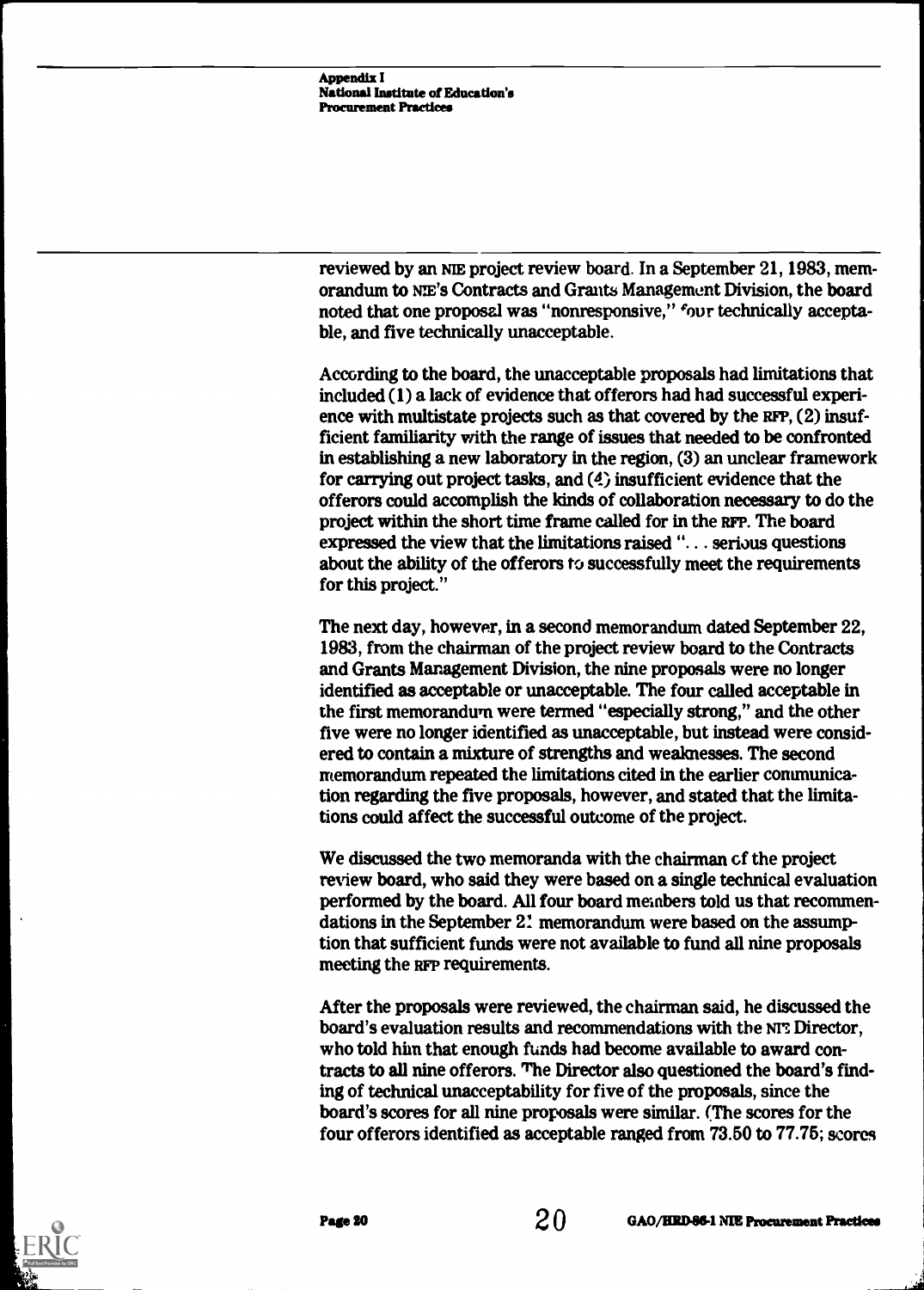|                                          | <b>Appendix I</b><br>National Institute of Education's<br><b>Procurement Practices</b>                                                                                                                                                                                                                                                                                                                                                                                                                                                                                                                                                                                                                                                                                                                                                                                                                                                                                                                                                                              |
|------------------------------------------|---------------------------------------------------------------------------------------------------------------------------------------------------------------------------------------------------------------------------------------------------------------------------------------------------------------------------------------------------------------------------------------------------------------------------------------------------------------------------------------------------------------------------------------------------------------------------------------------------------------------------------------------------------------------------------------------------------------------------------------------------------------------------------------------------------------------------------------------------------------------------------------------------------------------------------------------------------------------------------------------------------------------------------------------------------------------|
|                                          |                                                                                                                                                                                                                                                                                                                                                                                                                                                                                                                                                                                                                                                                                                                                                                                                                                                                                                                                                                                                                                                                     |
|                                          | for the other five, from 60.25 to 65.50.) Because more funds were avail-<br>able than previously thought and considering the closeness of the pro-<br>posals' scores, the chairman said, the board reconsidered the issue and<br>agreed with the Director's recommendation to award nine contracts.                                                                                                                                                                                                                                                                                                                                                                                                                                                                                                                                                                                                                                                                                                                                                                 |
|                                          | We discussed the September 22 meniorandum with each of the other<br>three members of the project review board, who said the board did not<br>reconvene to reconsider awarding contracts to all nine offerors. Two<br>members said they were not contacted regarding the September 22 mem-<br>orandum. Two members, however, said they agreed with the final deci-<br>sion to award contracts to all nine offerors, and one member did not<br>object to the final decision.                                                                                                                                                                                                                                                                                                                                                                                                                                                                                                                                                                                          |
|                                          | On September 22, 1983, the NIE Director was offered two options for<br>funding the planning project contracts. They were presented by NIE's<br>Administrator of Educational Organizations and Institutions, who is<br>responsible for coordinating NIE policies relating to the education labora-<br>tories and centers. One option was to fund the top four proposals, the<br>other to fund all nine. The differe ces among the proposals were not<br>that great, the Administrator advised the Director. Under usual procure-<br>ment conditions, according to the Administrator, the negotiation process<br>would give offerors the opportunity to clarify their proposals, but time<br>constraints did not permit negotiations. As the purpose of the procure-<br>ment was to stimulate strong participation with NIE in planning for the<br>new laboratory, the Administrator recommended that all nine proposals<br>be funded. Based on this recommendation, the NIE Director approved the<br>award of contracts to all .uine offerors on September 23, 1983. |
| Noncompetitive<br><b>Contract Awards</b> | Negotiated procurements were to be made on a competitive basis to the<br>maximum practicable extent, according to federal procurement regula-<br>tions in effect during fiscal year 1983. Department of Education regula-<br>tions required all negotiated procurements to be made competitively<br>unless there were convincing and compelling reasons justifying a non-<br>competitive contract. Of NIE's 52 new contracts in fiscal year 1983, 14<br>(27 percent) were awarded on a noncompetitive basis (sole scurce). Of<br>those 14, 8 were legislatively mandated awards to educational laborato-<br>ries and a research center. Awarded noncompetitively at NIE's discretion<br>were the remaining six contracts, whose value ranged from \$24,192 to<br>\$269,367. Also, an estimated 69 (96 percent) of the estimated 72 pur-<br>chase orders for commissioned papers were noncompetitively awarded                                                                                                                                                       |



λł.

for amounts not to exceed \$5,000 each.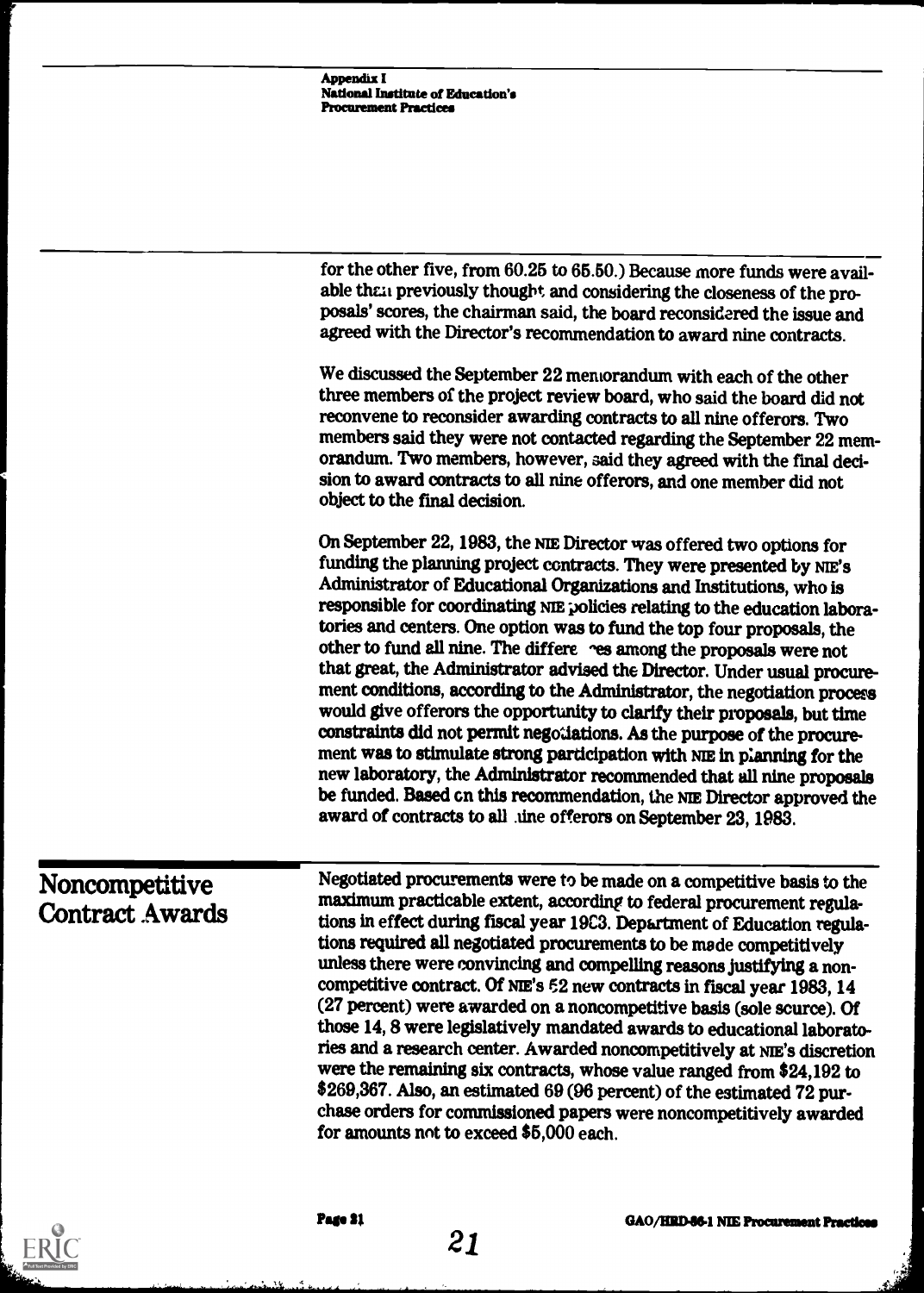|                                                                                 | <b>Appendix I</b><br>National Institute of Education's<br><b>Procurement Practices</b>                                                                                                                                                                                                                                                                                                                                                                                                                                                                                                                                                                                                                                                                                                                                                                                                                                                                                                                                                                                                                                                                                          |
|---------------------------------------------------------------------------------|---------------------------------------------------------------------------------------------------------------------------------------------------------------------------------------------------------------------------------------------------------------------------------------------------------------------------------------------------------------------------------------------------------------------------------------------------------------------------------------------------------------------------------------------------------------------------------------------------------------------------------------------------------------------------------------------------------------------------------------------------------------------------------------------------------------------------------------------------------------------------------------------------------------------------------------------------------------------------------------------------------------------------------------------------------------------------------------------------------------------------------------------------------------------------------|
|                                                                                 |                                                                                                                                                                                                                                                                                                                                                                                                                                                                                                                                                                                                                                                                                                                                                                                                                                                                                                                                                                                                                                                                                                                                                                                 |
|                                                                                 | In our opinion, the sole-source awards were not properly justified for<br>four of the six contracts, those for $(1)$ conducting a meeting on mathe-<br>matics education, (2) providing technical assistance in education finance<br>to state legislatures, (3) taking inventory of NIE's education research<br>library, and (4) studying the cost consequences of declining elementary<br>and secondary school enrollments. Also, we believe that the purchase<br>orders awarded on a scle-source basis for the estimated 69 commis-<br>sioned papers did not comply with the intent of procurement<br>regulations.                                                                                                                                                                                                                                                                                                                                                                                                                                                                                                                                                             |
|                                                                                 | The details of the awards for the four contracts and the commissioned<br>paper purchase orders follow, as well as a discussion of recent legisla-<br>tive and regulatory changes affecting noncompetitive procurements.                                                                                                                                                                                                                                                                                                                                                                                                                                                                                                                                                                                                                                                                                                                                                                                                                                                                                                                                                         |
| <b>Contract to Conduct</b><br><b>Meeting on Mathematics</b><br><b>Education</b> | On September 30, 1983, NIE awarded a sole-source contract for \$24,192<br>to the National Council of Teachers of Mathematics to (1) plan a meeting<br>on mathematics education, $(2)$ conduct the meeting, and $(3)$ disseminate<br>the meeting rusults to interested persons.                                                                                                                                                                                                                                                                                                                                                                                                                                                                                                                                                                                                                                                                                                                                                                                                                                                                                                  |
|                                                                                 | The justification for noncompetitive procurement cited uniqueness and<br>urgency as the two reasons for awarding this contract on a sole-source<br>basis. While many organizations were capable of conducting this meet-<br>ing, the justification noted, the National Council of Teachers of Mathe-<br>matics was unique in its ability to involve a broad range of<br>mathematicians in planning it and disseminating meeting results to the<br>mathematics education community. That community included elemen-<br>tary and secondary mathematics teachers, publishers of mathematics<br>textbooks, and researchers in mathematics education. In its justification,<br>the procuring office noted that seven other mathematics organizations<br>and an unspecified number of smaller professional groups were consid-<br>ered as potential competitors for the contract. It unilaterally decided<br>that they could not effectively plan the meeting and disseminate meet-<br>ing results. The contract file did not, however, contain evidence that any<br>other organizations were contacted, and the contracting officer 'old us<br>that no other sources were contacted. |
|                                                                                 | Noncompetitive contract awards may be justified, according to federal<br>regulations in effect at the time of this award $(41 \text{ C.F.R. } 1-3.107(a)(4)),$<br>when there is only one source that, because of unique capabilities, can<br>meet the government's minimum requirements. But we do not believe<br>that the requirements of this contract (conducting a meeting and dissem-<br>inating its results, were so unique or complex that only one potential                                                                                                                                                                                                                                                                                                                                                                                                                                                                                                                                                                                                                                                                                                            |
|                                                                                 | Page 22<br>GAO/HRD-86-1 NIE Procurement Pract'ces<br>22                                                                                                                                                                                                                                                                                                                                                                                                                                                                                                                                                                                                                                                                                                                                                                                                                                                                                                                                                                                                                                                                                                                         |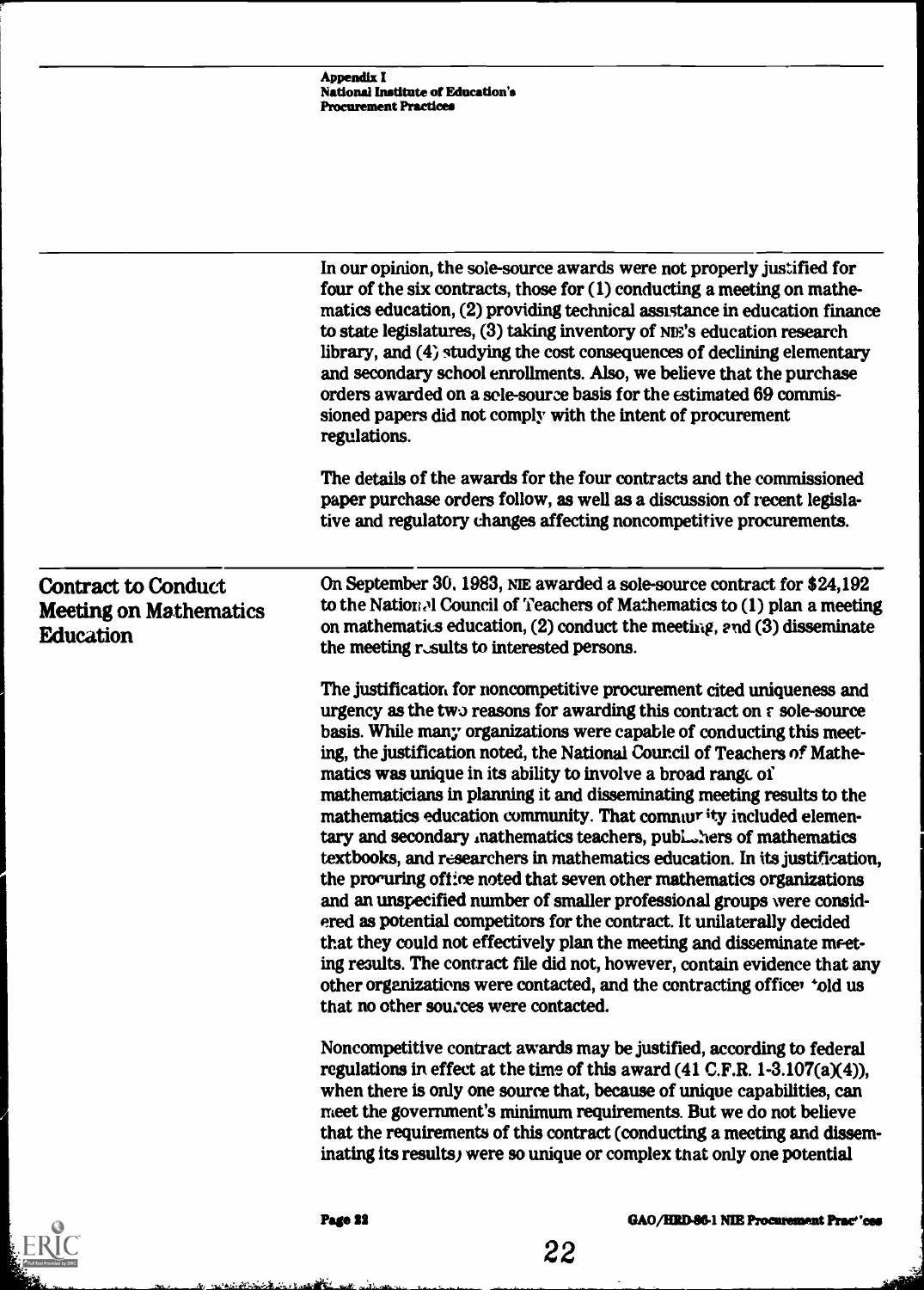Appendix I National Institute of Education's Procurement Practices

contractor could perform the work to the exclusion of all other firms. NIE here made no attempt at competition. While the rapid communication capability of the National Council of Teachers of Mathematics might have made it ultimately the most advantageous offeror, other potential contractors should have been solicited.

The contract justification also asserted that a sole-source award of this contract was justified on the basis of urgency, because the participation of two specified individuals was virtually essential for a successful meeting, and prior commitments limited the times they were available to attend. Thus, planning had to start quickly if their participation was to be secured. The National Council of Teachers of Mathematics was the only organization with necessary staff and resources to proceed quickly with planning the meeting, the justification said. However, the contract file did not indicate that any other sources were contacted, nor did it contain any other evidence to support this statement.

When there is a serious emergency that does not permit an agency the time to obtain competition, and only one known source can meet the government's needs within the required time, federal regulations allowed a noncompetitive contract to be awarded on the basis of urgency. However, the regulations also required competition to the maximum practicable extent within the time available.

The contract was awarded on September 30, 1983, but the meeting was not held until early December 1983. We believe that at least a limited competition could have been held and other potential contractors could have been solicited. A determination that competition was not feasible should have been based on a test of the marketplace. The marketplace can be tested formally or informally, ranging from written or telephone contacts with knowledgeable federal or nonfederal experts regarding similar or duplicate requirements and the results of any market test recently undertaken, to announcements in pertinent publicat ns. The extent of the test would depend on what was reasonable in the circumstances.

According to the NIE contracting officer for this contract, competition was feasible but not practical. Had the contract not been awarded by the end of fiscal year 1983, available funds would have lapsed, and the contract could not have been funded with fiscal year 1983 'unds.

The initial justification for noncompetitive procurement was dated August 23, 1983, according to the contract file. We believe that the

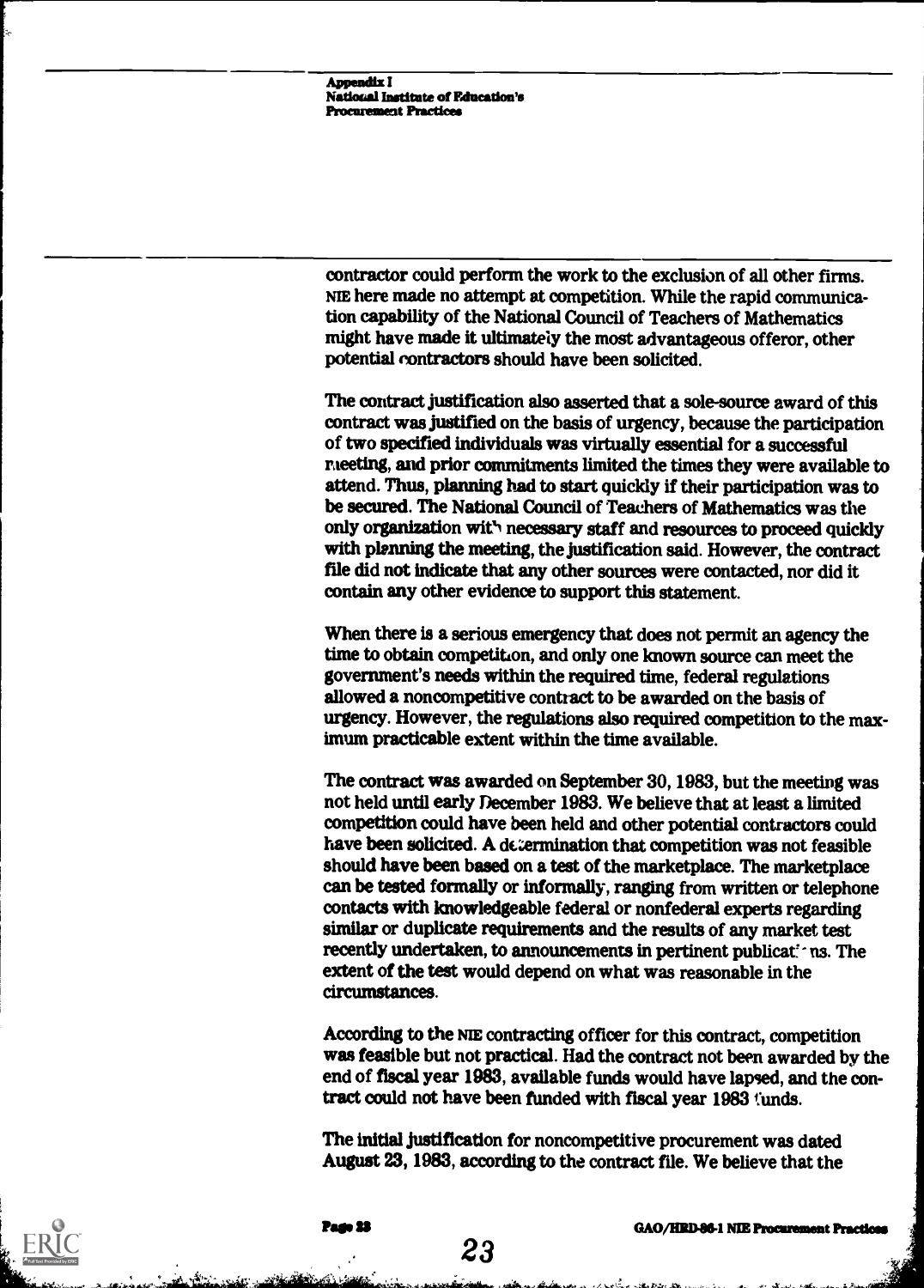|                                                                             | Appendix I<br>National Institute of Education's<br><b>Procurement Practices</b>                                                                                                                                                                                                                                                                                                                                                                                                                                                                                                                                               |
|-----------------------------------------------------------------------------|-------------------------------------------------------------------------------------------------------------------------------------------------------------------------------------------------------------------------------------------------------------------------------------------------------------------------------------------------------------------------------------------------------------------------------------------------------------------------------------------------------------------------------------------------------------------------------------------------------------------------------|
|                                                                             | requirements of this procurement, from its inception, were not suffi-<br>ciently unique to warrant a sole-source procurement. Federal procure-<br>ment regulations do not identify loss of funds as a circumstance that<br>justifies a noncompetitive procurement. Also, the Comptroller General                                                                                                                                                                                                                                                                                                                              |
|                                                                             | has taken the position that the possible loss of funds at the end of a<br>fiscal year does not justify the award of a sole-source contract. <sup>12</sup>                                                                                                                                                                                                                                                                                                                                                                                                                                                                     |
| <b>Contract for Technical</b><br><b>Assistance to State</b><br>Legislatures | On June 1, 1983, NIE renewed on a noncompetitive basis a contract with<br>the National Conference of State Legislatures to provide technical assis-<br>tance in education finance to state legislatures. Work under the contract,<br>valued at \$269,367, included making competitive grant awards to states<br>for legislative policy studies, providing individual technical assistance,<br>conducting legislative conferences, and writing various publications.<br>NIE's original contract with this organization began in April 1975.                                                                                    |
|                                                                             | The June 1983 renewal was based on a 2-year sole-source justification<br>approved in February 1982. It autho: zed award of two 1-year contracts<br>to this organization for fiscal years 1982 and 1933. As a basis for the<br>sole-source awards, the justification cited an NIE directive providing for<br>sole-source awards when                                                                                                                                                                                                                                                                                           |
|                                                                             | "Services must be obtained from a certain State, Interstate or local govern-<br>ment unit or from a non-profit organization comprised of representatives of<br>such governmental units or their officers, which organization or units are<br>unique bodies without like or equal in being able to meet the requirement."                                                                                                                                                                                                                                                                                                      |
|                                                                             | However, the contract file did not show that the contractor was the only<br>source capeble of doing this work. The individual who was Acting Chief<br>of NIE's Contracts and Grants Management Division at the time of this<br>procurement told us that no other source was considered for this con-<br>tract award, even though he believed that the National Conference of<br>State Legislatures was not unique in meeting NIE's minimum require-<br>ment. But the NIE Noncompetitive Procurement Review Board approved<br>the justification, he explained, and his division lacked the authority to<br>overru's the board. |
|                                                                             | To the extent that the NIE directive provides that a sole-source contract<br>is valid where only one source can perform the contract work, it is an<br>accurate statement of governing law. To the extent that the directive<br>implies or to the extent that NIE officials rely on this directive as giving                                                                                                                                                                                                                                                                                                                  |

s and the complete of the complete state of the

ERIC

 $\mathbf{r}^{\dagger}$ 

a k

and the common to the common of the common the common the common the common the common the common the common the common the common the common the common the common the common the common the common the common the common the

 $\mathbf{t}_\mathrm{m}$  .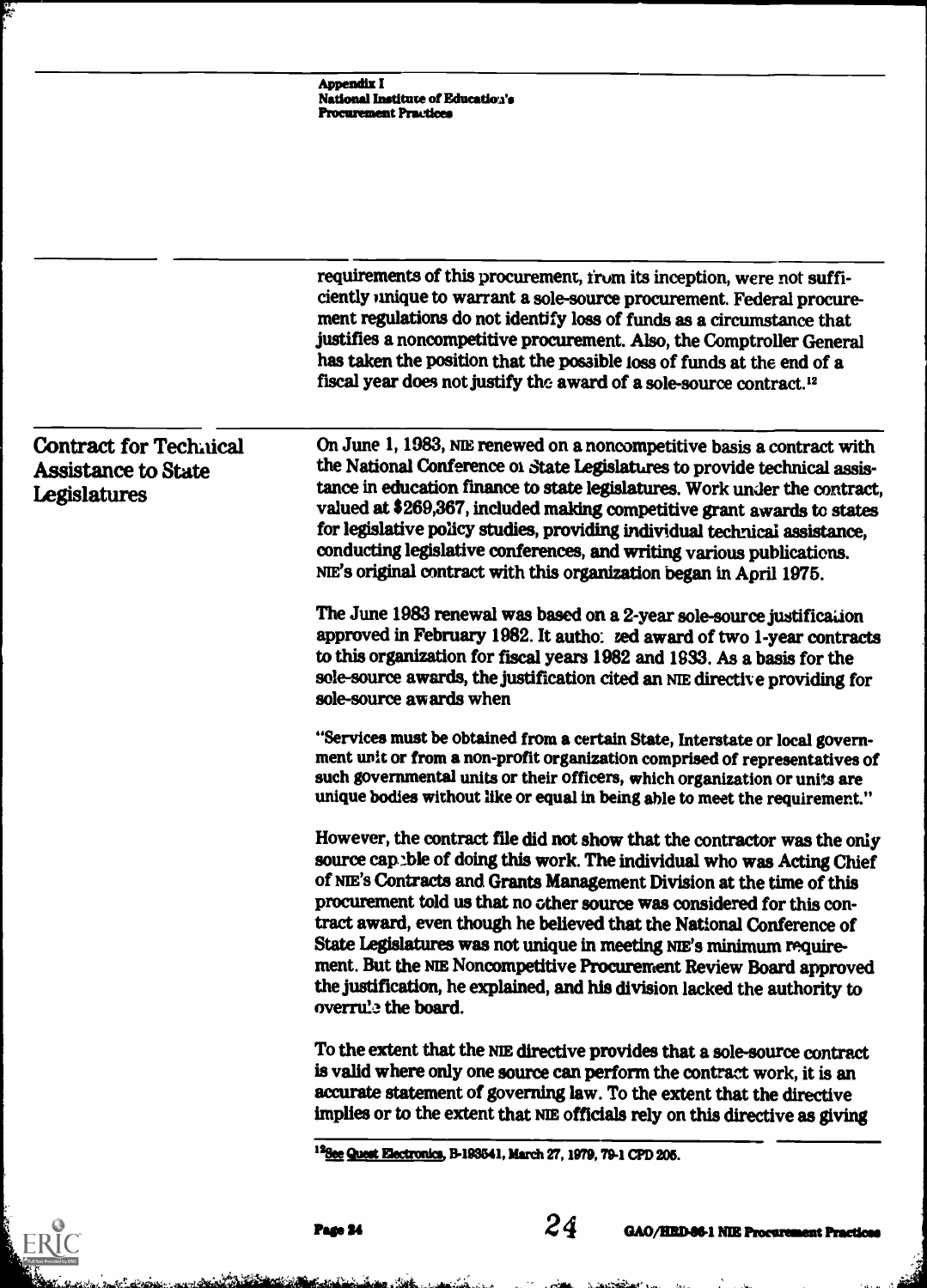|                                          | Appendi I<br><b>National Institute of Education's</b><br><b>Procurement Practices</b>                                                                                                                                                                                                                                                                                                                                                                                                                                                                                                                                                                                                                                               |
|------------------------------------------|-------------------------------------------------------------------------------------------------------------------------------------------------------------------------------------------------------------------------------------------------------------------------------------------------------------------------------------------------------------------------------------------------------------------------------------------------------------------------------------------------------------------------------------------------------------------------------------------------------------------------------------------------------------------------------------------------------------------------------------|
|                                          |                                                                                                                                                                                                                                                                                                                                                                                                                                                                                                                                                                                                                                                                                                                                     |
|                                          | them additional discretion in the $\iota$ vard of sole-source contracts to state<br>or quasigovernment entities, it is v. id. We are not aware of any deci-<br>sion, rule, regulation, or law giving agencies enhanced sole-source<br>authority in dealing with state bodies where additional sources poten-<br>tially exist in the commercial marketplace.                                                                                                                                                                                                                                                                                                                                                                         |
|                                          | The National Conference of State Legislatures may or may not have<br>been the best contractor to perform this work, but we believe that the<br>sole-source award was not justified. Neither the Acting Chief nor the<br>contract file supported the contention that this contractor was the only<br>source capable of doing this work.                                                                                                                                                                                                                                                                                                                                                                                              |
| <b>Contract for Library</b><br>Inventory | On September 26, 1983, NIE awarded a noncompetitive contract to<br>ProLibra Associates, Inc., for \$96,500 to inventory NIE's education<br>research library. The purpose of taking the inventory was to provide an<br>accurate numerical count of the library holdings and to identify missing<br>items and multiple copies.                                                                                                                                                                                                                                                                                                                                                                                                        |
|                                          | NIE originally proposed to award this contract to a firm under section<br>8(a) of the Small Business Act. But, as this was a service contract, funds<br>had to be committed and work completed by the last day of the fiscal<br>year, according to the individual who was both Acting Chief of NIE's<br>Contracts and Grants Management Division and the contracting officer<br>at the time of this procurement. After the proposed firm advised NIE in a<br>September 19, 1983, letter of the amount of time it needed to complete<br>the contract work, NIE concluded that the required time was not availa-<br>ble before the end of the fiscal year.                                                                            |
|                                          | There was not enough time to obtain the services of another 8(a) firm<br>before expiration of fiscal year 1983, the contracting officer said. The<br>justification, dated September 26, 1983, for the sole-source contract<br>stated that NIE had preliminarily contacted three potential contractors<br>and decided that only ProLibra could perfor. I the required work by the<br>end of fiscal year 1983. Since available funds could not be carried over<br>to the next fiscal year, the justification also said, all work had to be<br>completed by the end of the fiscal year. But possible loss of funds at the<br>end of a fiscal year does not justify the award of a sole-source contract,<br>as we previously discussed. |
|                                          | When the contracting officer decided to award the contract, he told us,<br>he was advised that the building in which the library was located was<br>being torn down and the library had to be relocated. To minimize the                                                                                                                                                                                                                                                                                                                                                                                                                                                                                                            |

 $\ddot{\phantom{a}}$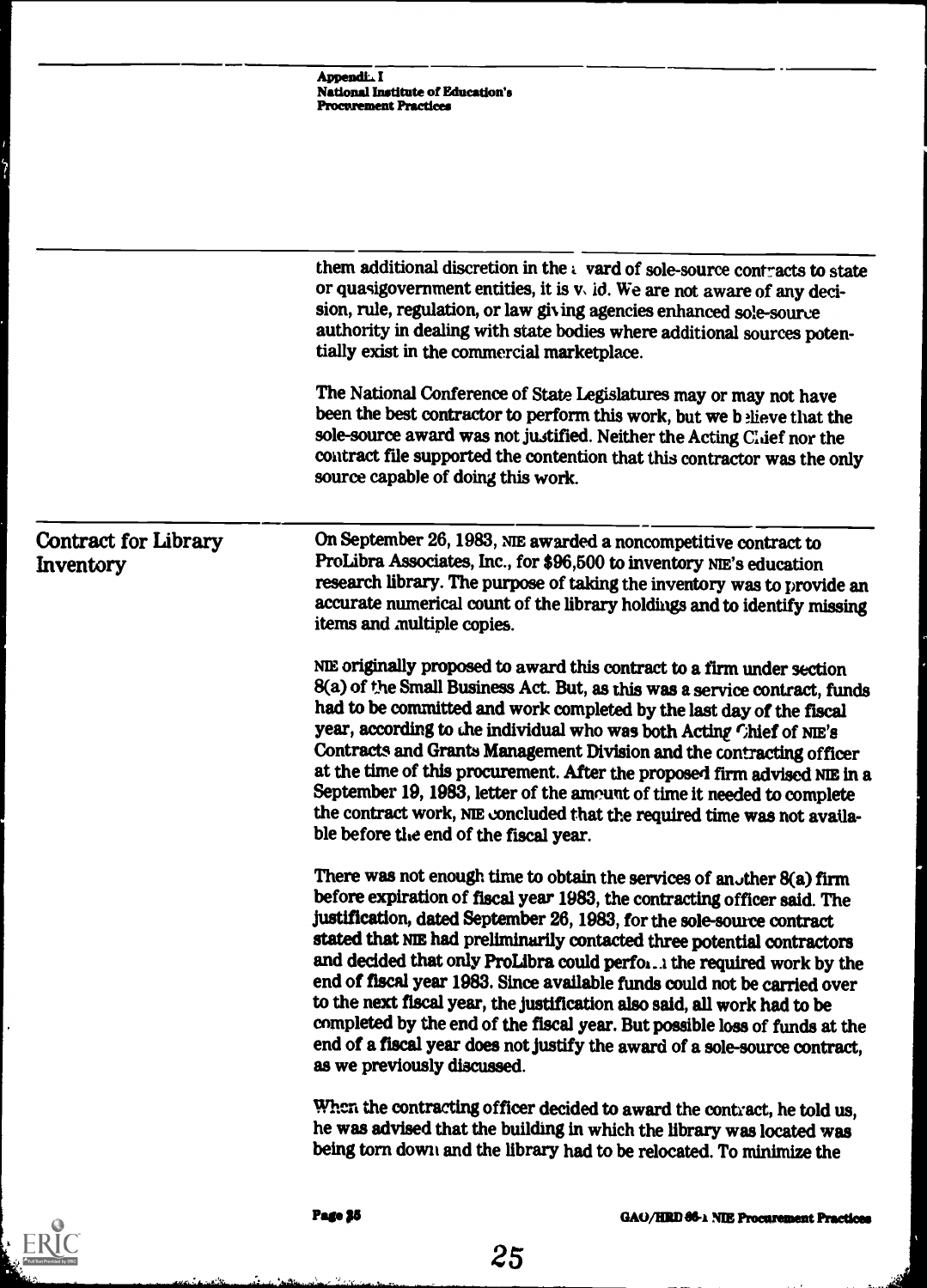|                                                                                                | Appendix I<br><b>National Institute of Education's</b><br><b>Procurement Practices</b>                                                                                                                                                                                                                                                                                                                                                                                                                                                                                                                                                       |
|------------------------------------------------------------------------------------------------|----------------------------------------------------------------------------------------------------------------------------------------------------------------------------------------------------------------------------------------------------------------------------------------------------------------------------------------------------------------------------------------------------------------------------------------------------------------------------------------------------------------------------------------------------------------------------------------------------------------------------------------------|
|                                                                                                |                                                                                                                                                                                                                                                                                                                                                                                                                                                                                                                                                                                                                                              |
|                                                                                                | time the library would be closed, it was necessary to simultaneously<br>inventory and pack the books prior to the building's demolition. On this<br>basis, he believed that an urgent condition existed justifying the award<br>of a noncompetitive contract. The contract file, however, contained no<br>documentation to support assertions concerning the need to coordinate<br>the library inventory and building demolition.                                                                                                                                                                                                            |
|                                                                                                | Actually, the library relocation occurred between June and July of<br>1983--well before the contract was awarded—the Acting Assistant<br>Director, Information Resources Division, and the head librarian advised<br>us. The library opened in its new location on August 8, 1983, the head<br>librarian said, and the inventory was taken after the relocation.                                                                                                                                                                                                                                                                             |
|                                                                                                | In making his decision, the contracting officer stated, he relied on pro-<br>gram officials' statements, but had he known that the library was<br>already moved, he would not have approved the sole-source justification<br>on the basis of urgency. Once the move occurred, he said, the urgency<br>connected with this procurement no longer existed.                                                                                                                                                                                                                                                                                     |
| <b>Contract to Study Cost</b><br><b>Consequences of Declining</b><br><b>School Enrollments</b> | On December 2, 1980, NIE issued an RFP for a study of the cost conse-<br>quences of declining enrollments in elementary and secondary schools.<br>Of 13 responses received, 6 were in the competitive range, including that<br>of Mathematica Policy Research, Inc. Upon reviewing the six offerors'<br>responses to initial technical and cost questions, the project review<br>board wanted to eliminate four offerors from the competitive range,<br>leaving Mathematica and another firm. On December 4, 198 <sup>-</sup> , however,<br>before further action was taken, budget constraints caused the solicita-<br>tion to be canceled. |
|                                                                                                | Two months later, on February 4, 1982, Mathematica submitted, as an<br>unsolicited proposal, a scaled-down version of the same proposal it had<br>submitted under the competitive procurement. (A written offer to do a<br>proposed task under contract, an unsolicited proposal is initiated by a<br>prospective contractor and submitted to the government without gov-<br>ernment solicitation.) Based on the unsolicited proposal, NIE awarded a<br>sole-source contract for \$80,091 to Mathematica on January 4, 1983.                                                                                                                 |
|                                                                                                | Federal procurement regulations, 41 C.F.R. 1-4.910 (1982), provide in<br>part as follows:                                                                                                                                                                                                                                                                                                                                                                                                                                                                                                                                                    |
|                                                                                                | "(a) A favorable comprehensive evaluation of an unsolicited proposal is<br>not, in itself, sufficient justification for negotiating on a noncompetitive                                                                                                                                                                                                                                                                                                                                                                                                                                                                                      |



 $\mathcal{L}$ 

 $\bullet$  %

.<br>در افغان است دارد در آن گفتن دانلودگیوه بهره با است دارد.



ر<br>افغان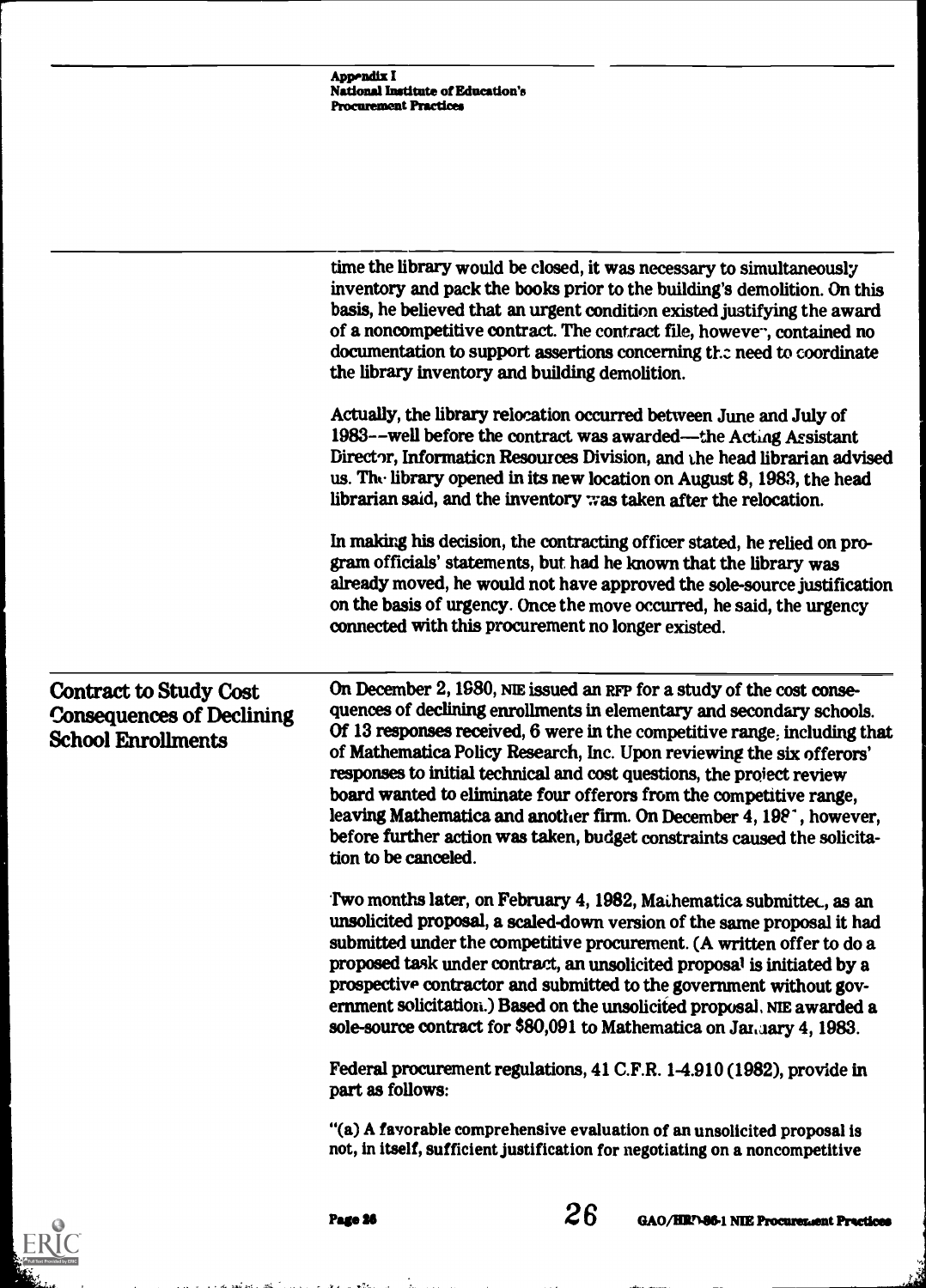|                                                           | <b>Appendix I</b><br><b>National Institute of Education's</b><br><b>Procurement Practices</b>                                                                                                                                                                                                                                                                                                                                                                                                                                                                                                                                                                                                                                                                                          |
|-----------------------------------------------------------|----------------------------------------------------------------------------------------------------------------------------------------------------------------------------------------------------------------------------------------------------------------------------------------------------------------------------------------------------------------------------------------------------------------------------------------------------------------------------------------------------------------------------------------------------------------------------------------------------------------------------------------------------------------------------------------------------------------------------------------------------------------------------------------|
|                                                           |                                                                                                                                                                                                                                                                                                                                                                                                                                                                                                                                                                                                                                                                                                                                                                                        |
|                                                           | basis with the offeror. When a document qualif as as an unsolicited propo-<br>sal  but the substance: (1) Is available to the Government without<br>restriction from another source, or (2) closely resembles that of a pending<br>competitive solicitation, or $(3)$ is otherwise not sufficiently unqiue [sic] to<br>justify acceptance , the unsolicited proposal shall not be acceptable                                                                                                                                                                                                                                                                                                                                                                                           |
|                                                           | (b) A negotiated, noncompetitive procurement is permissible when an<br>unsolicited proposal has received a favorable technical evaluation,<br>unless it is determined that the substance thereof is available to the<br>Government without restriction from another source"                                                                                                                                                                                                                                                                                                                                                                                                                                                                                                            |
|                                                           | This regulation reiterates the general rule that sole-source procurements<br>are justified if the government's requirements can be met from only one<br>source.                                                                                                                                                                                                                                                                                                                                                                                                                                                                                                                                                                                                                        |
|                                                           | NIE's ju <sup>*+</sup> ification for this award on a sole-sour ~e basis was that there<br>was no ending competitive solicitation, thus the proposal was properly<br>evaluated as an unsolicited proposal. In our opinion, NIE's reliance on<br>this asserted justification is inappropriate. Nothing in NIE's contract file<br>suggests that this study was not available to the government from<br>another source without restriction. To the contrary, the results of NIE's<br>previous competitive solicitation refutes any such claim. That a competi-<br>tive procurement for the same item is not currently pending does not, $\cdot$<br>we believe, justify a sole-source procurement where the agency is able to<br>issue a competitive solicitation for the same requirement. |
| <b>Purchase Orders for</b><br><b>Commissione 1 Papers</b> | Of an estimated 72 purchase orders awarded by NIE for procurement of<br>commissioned papers in fiscal year 1983, we estimate that 69 (96 per-<br>cent) were made noncompetitively, based on our review of a random<br>sample. This was contrary to the intent of procurement regulations.                                                                                                                                                                                                                                                                                                                                                                                                                                                                                              |
|                                                           | For small purchases (under \$10,000), federal procurement regulations<br>$(41 C.F.R. 1-3.603-1(a)(1))$ provided that "Reasonable competition shall<br>be obtained in making small purchases in excess $c$ . \$500." The Comp-<br>troller General also has expressed the opinion that a reasonable effort<br>must be made to secure competition. <sup>13</sup> Department of Education regula-<br>tions stated that three generally was considered a reasonable number of<br>sources to be solicited for purchases over \$500 but less than \$5,000; for<br>purchases of \$5,000 to \$10,000, three was the minimum.                                                                                                                                                                    |
|                                                           | <sup>13</sup> See R.E. White & Associates, B-205489, April 1, 1982, 82-1 CPD 294.                                                                                                                                                                                                                                                                                                                                                                                                                                                                                                                                                                                                                                                                                                      |

**Contract of Contract of** 

ERIC

.<br>بانگ

<u>د نه د درو</u>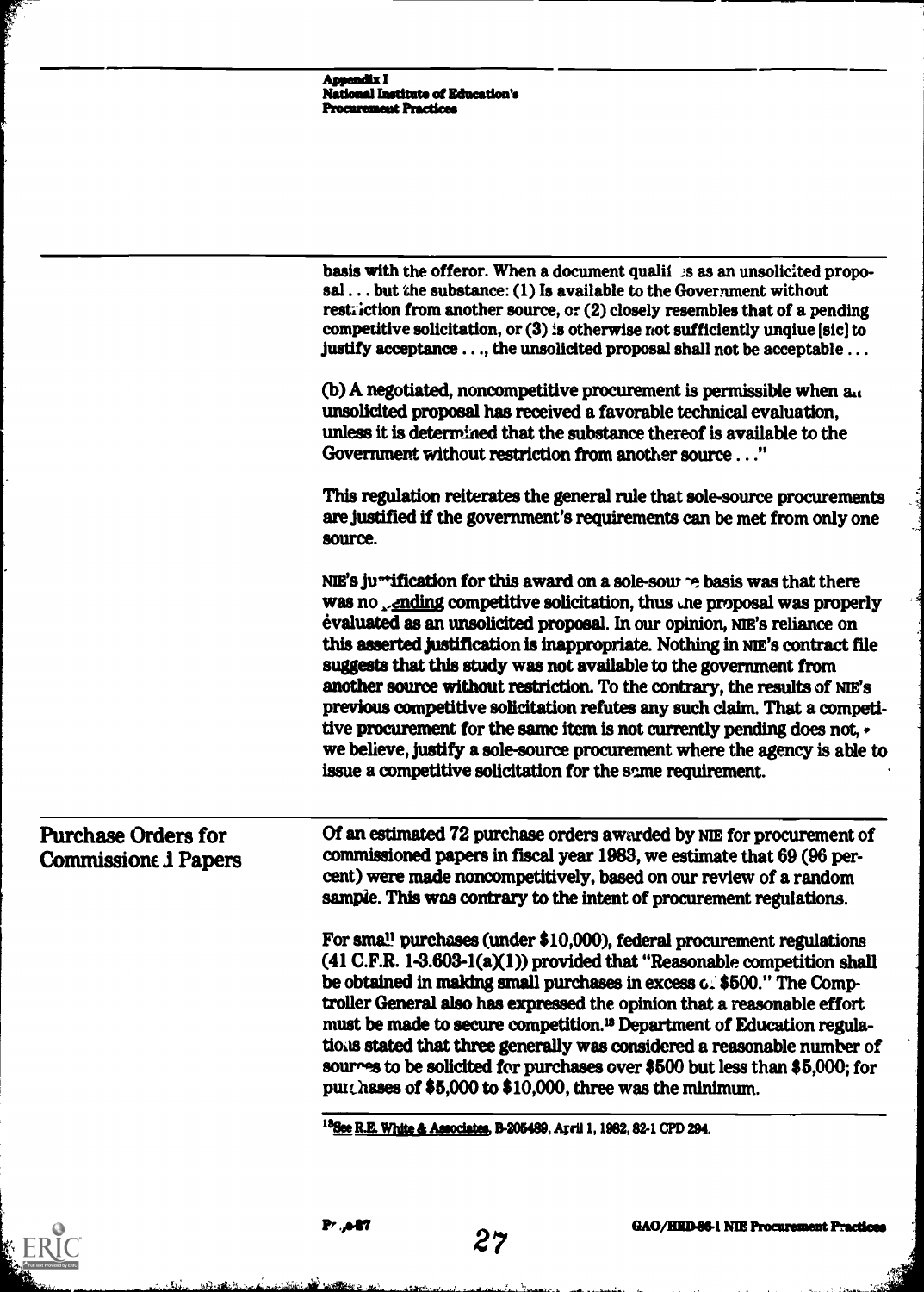Appendix I National Institute of Education's **Procurement Practices** 

NIE covers the award of purchase orders for commissioned papers in a directive dated March 3, 1982, that states:

"A. Program officials are authorized to request the Contracts and Grants Management Division . . . to issue a purchase order fot a commissioned paper on a sole source basis provided the following requirements have been met:

"1. The program official reviews the field of qualified authors and can demonstrate that the individual selected is considered an expert in the field and is available to produce the desired product in the time required. The program office must not solicit preparation of the paper or authorize initiation  $\pi$  such a paper.

"2. The program official estimates that the cost of the commissioned paper does not exceed \$5,000 (on an average such papers should not exceed \$2,500 in any program group) . . ."

Under this directive, it appears to us that ME, after reviewing qualified authors, may choose one with or without considering or contacting other potential authors. If no other authors are identified and contacted, this practice results in sole-source awards for commissioned papers. Since there is no applicable exception to the federal requirement to secure reasonable competition, this practice is technically improper.

We reviewed files of a sample of 23 purchase orders awarded by NIE in fiscal year 1983 for commissioned papers and discussed them with an NIE contracting officer to determine whether there was any evidence that NIE contacted more than one source before malting the awards. Although NIE had unilaterally considered other sources, we found only one file containing evidence that more than one source was actually contacted. As the results of our sample were projectable to the universe, we estimate that 96 percent of NIE's purchase orders for commissioned papers were noncompetitively awarded. We also discussed the procedure for awarding commissioned papers with the Chief of NIE's Contracts and Grants Management Division, who told us that three potential authors should be contacted to determine their availability to prepare the paper. According to the Chief, the name of  $\ell$  individual contacted for possible selection should be included in the the. The contracting officer told us that, because the commissioned papers were awarded in a hurried manner, "some things slipped by."

I.Y.;5514... . '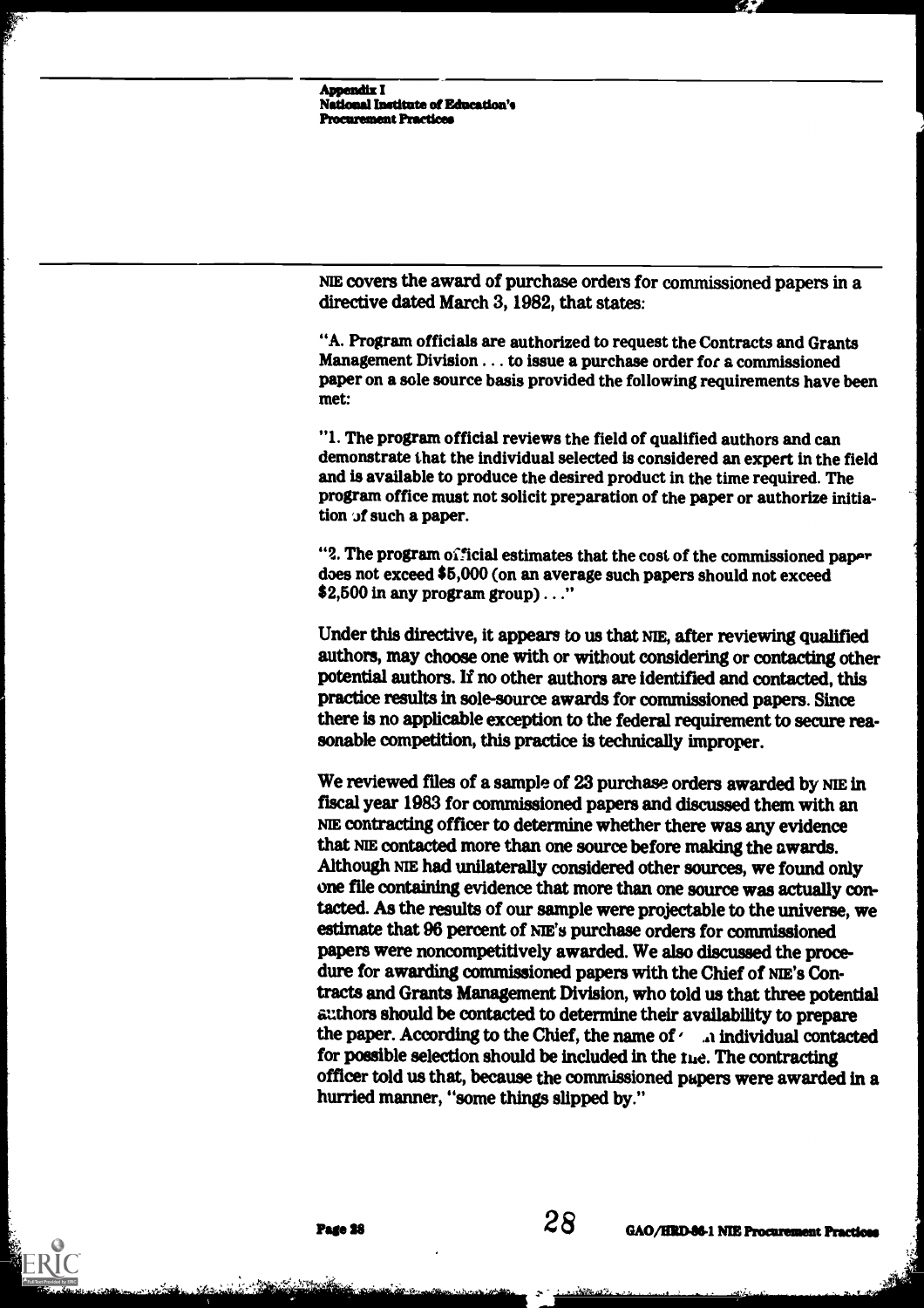|                                                                                                 | <b>Appendix I</b><br><b>National Institute of Education's</b><br><b>Procurement Practices</b> |                                          |                                                                                                                                                                                                                                                                                                                                                                                                                                                                                                                                                                                                                                                                    |
|-------------------------------------------------------------------------------------------------|-----------------------------------------------------------------------------------------------|------------------------------------------|--------------------------------------------------------------------------------------------------------------------------------------------------------------------------------------------------------------------------------------------------------------------------------------------------------------------------------------------------------------------------------------------------------------------------------------------------------------------------------------------------------------------------------------------------------------------------------------------------------------------------------------------------------------------|
|                                                                                                 | not be feasible.                                                                              |                                          | We realize that NIE faces some practical problems in obtaining compcti-<br>tion for commissioned papers. Small purchases are negotiated procure-<br>ments; in making the awards to purchase commissioned papers, NIE<br>considered other factors besides price. Written solicitations are not<br>required, and any competition based on detailed technical criteria may                                                                                                                                                                                                                                                                                            |
|                                                                                                 |                                                                                               | intended under the March 1982 directive. | Nevertheless, we believe that, before awarding these purchase orders,<br>at a minimum NIE should attempt to contact three qualified experts and<br>inquire as to their interest, availability, experience, expertise, special<br>qualifications, and similar factors relevant to the subject matter. In this<br>way, NIE could comply with the intent of procurement regulations<br>regarding reasonable competition. The Acting Chief of NIE's Contracts<br>and Grants Management Division at the time the purchase orders were<br>awarded, who wrote the directive, advised us that such contacts were                                                           |
|                                                                                                 | review.                                                                                       |                                          | In its oral comments on a draft of this report, the Department told us<br>that it may not always be practical to attempt to contact three qualified<br>experts before awarding a purchase order for a commissioned paper.<br>The agency has agreed, however, to review its procedure for making<br>these awards to assure that it is in compliance with legislative and regu-<br>latory changes that have occurred since the period covered by our                                                                                                                                                                                                                 |
| Legislative and Regulatory<br><b>Changes Affecting</b><br>Noncompetitive<br><b>Procurements</b> |                                                                                               |                                          | Changes in federal law and regulations and potentially in NIE guidelines<br>after the period of our review should have an impact on NIE's noncom-<br>petitive procurements in the future. The Competition in Contracting Act<br>of 1984 (98 Stat. 1175) approved July 18, 1984, added, among other<br>things, a section on competition requirements to section 303 of the Fed-<br>eral Property and Administrative Services Act of 1949 (41 U.S.C. 253).<br>This change requires executive agencies to obtain full and open competi-<br>tion for procurements based on solicitations issued after March 31,<br>1985, except in certain circumstances, such as when |
|                                                                                                 |                                                                                               |                                          | • the property or services are available from only one source and no other<br>type of property or services will satisfy the agency's needs,<br>• the agency's need is of such an unusual and compelling urgency that the<br>government would be seriously injured unless the agency is allowed to<br>limit the number of sources from which it solicits bids or proposals,<br>• a statute expressly authorizes or requires that the procurement be made<br>through another agency or from a specified source, or                                                                                                                                                   |
|                                                                                                 | Pado XV                                                                                       | 29                                       | <b>GAO/HRD-86-1 NIE Procurement Practic</b>                                                                                                                                                                                                                                                                                                                                                                                                                                                                                                                                                                                                                        |

 $ERIC$ 

,  $\delta$ ,  $\delta$ ,  $\delta$ ,  $\delta$ ,  $\delta$ ,  $\delta$ ,  $\delta$ ,  $\delta$ ,  $\delta$ ,  $\delta$ ,  $\delta$ ,  $\delta$ ,  $\delta$ ,  $\delta$ ,  $\delta$ ,  $\delta$ ,  $\delta$ ,  $\delta$ ,  $\delta$ ,  $\delta$ ,  $\delta$ ,  $\delta$ ,  $\delta$ ,  $\delta$ ,  $\delta$ ,  $\delta$ ,  $\delta$ ,  $\delta$ ,  $\delta$ ,  $\delta$ ,  $\delta$ ,  $\delta$ ,  $\delta$ ,  $\delta$ ,  $\delta$ ,  $\delta$ ,  $\delta$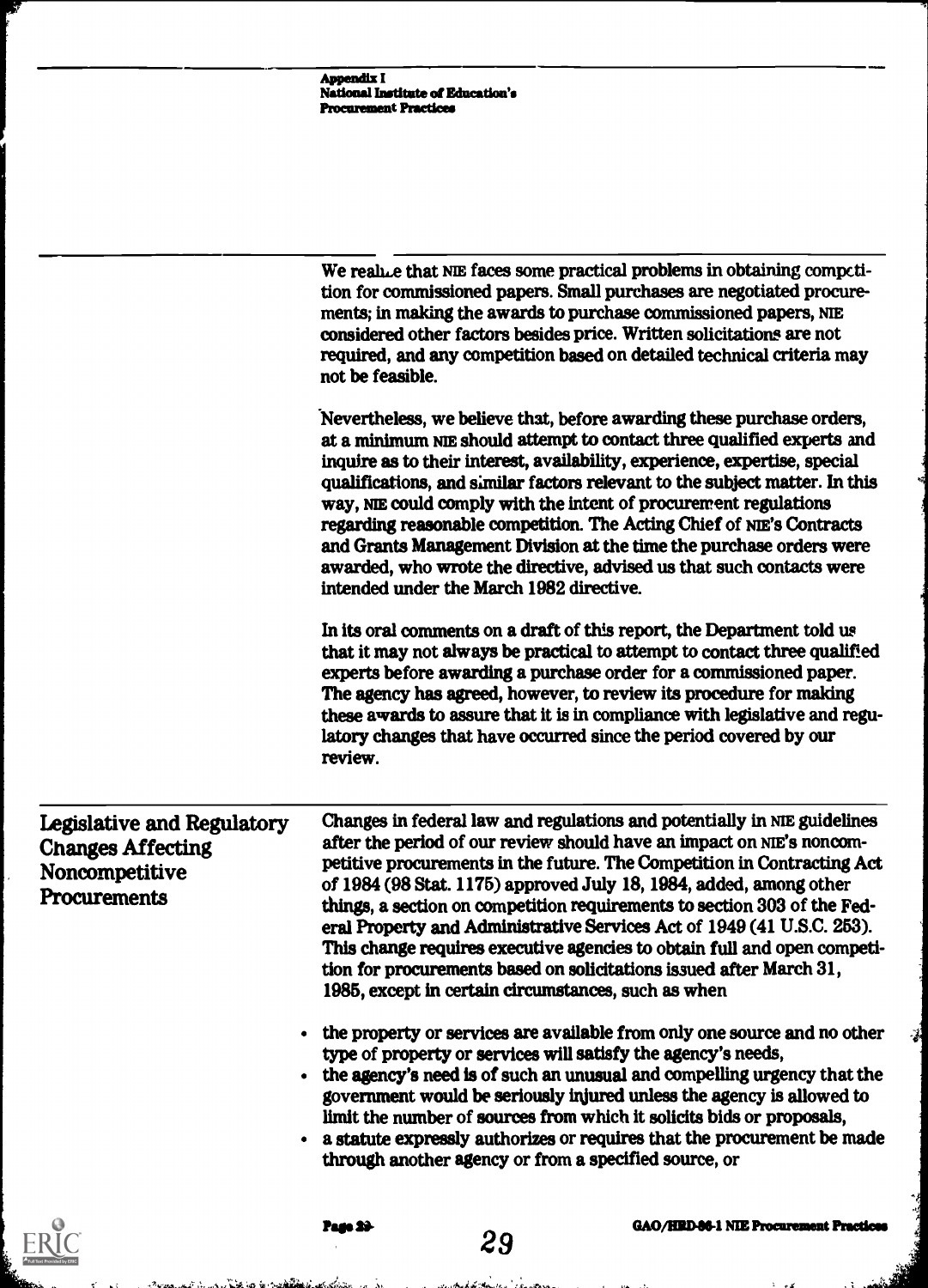|                                  | <b>Appendix I</b><br><b>National Institute of Education's</b><br><b>Procurament Practices</b> |    |                                                                                                                                                                                                                                                                                                                                                                                                                                                                                                                                                                                                                                                                                                                                                                                                                                                                                                                                                                                                     |
|----------------------------------|-----------------------------------------------------------------------------------------------|----|-----------------------------------------------------------------------------------------------------------------------------------------------------------------------------------------------------------------------------------------------------------------------------------------------------------------------------------------------------------------------------------------------------------------------------------------------------------------------------------------------------------------------------------------------------------------------------------------------------------------------------------------------------------------------------------------------------------------------------------------------------------------------------------------------------------------------------------------------------------------------------------------------------------------------------------------------------------------------------------------------------|
|                                  |                                                                                               |    |                                                                                                                                                                                                                                                                                                                                                                                                                                                                                                                                                                                                                                                                                                                                                                                                                                                                                                                                                                                                     |
|                                  | which the agency's needs are disclosed is limited.                                            |    | national security would be compromised unless the number of sources to                                                                                                                                                                                                                                                                                                                                                                                                                                                                                                                                                                                                                                                                                                                                                                                                                                                                                                                              |
|                                  | competition provisions.)                                                                      |    | If other than competitive procedures are used, the contracting officer<br>must prepare a written justification which, depending on the amount of<br>the contract, must be approved by specified agency officials, including<br>the advocate for competition for the procuring activity. Each executive<br>agency head must, according to the Competition in Contracting Act, des-<br>ignate an individual to serve as an advocate for competition. This advo-<br>cate is responsible for challenging barriers to, and promoting, full and<br>open competition in the agency's procurement activities. (Federal regu-<br>lations were amended effective April 1, 1985, to incorporate the act's                                                                                                                                                                                                                                                                                                      |
|                                  |                                                                                               |    | Also, NIE has drafted an Acquisition Policies and Procedures Handbook,<br>which establishes uniform policies and procedures for NIE procurements.<br>It describes criteria for determining whether procurements may be made<br>noncompetitively, required justification documents, and requirements<br>for publicizing noncompetitive procurements. Before issuance, it will be<br>revised to incorporate the act's requirements, the NIE official responsible<br>for preparing it said. As of November 12, 1985, an estimated issuance<br>date for the handbook had not been established, according to the Chief,<br>Contracts and Grants Management Division. When issued, the handbook<br>should help NIE to better comply with the Competition in Contracting<br>Act's provisions regarding noncompetitive procurements.                                                                                                                                                                        |
|                                  | such procurements to the Secretary of Education.                                              |    | Therefore, at this time we are making no recommendations concerning                                                                                                                                                                                                                                                                                                                                                                                                                                                                                                                                                                                                                                                                                                                                                                                                                                                                                                                                 |
| Contracts Awarded at<br>Year-End |                                                                                               |    | That agencies should allow sufficient time to prepare solicitations, eval-<br>uate bids or proposals, negotiate, and make contract awards in an<br>orderly manner is stated in an Office of Management and Budget policy<br>letter dated August 13, 1981. During fiscal year 1983, NIE awarded 52<br>new contracts and obligated about \$22.5 million for them. One contract<br>was excluded from the scope of our review because it was being pro-<br>tested by an unsuccessful offeror when our work began. Obligations for<br>the remaining 51 contracts totaled about \$21.8 million. We reviewed 39<br>of these contracts amounting to about \$19.3 million. Of the 39 contracts,<br>21 totaling about \$1.5 million, were awarded in the last week of the fis-<br>cal year. Projecting this finding to the universe, we estimated that 26<br>(51 percent) of the fiscal year 1983 contracts were awarded in the last<br>week of the fiscal year. Of these year-end contracts, 11 were awarded |
|                                  | Page 30                                                                                       | 30 | GAC/HRD-86-1 NIE Procurement Practice;                                                                                                                                                                                                                                                                                                                                                                                                                                                                                                                                                                                                                                                                                                                                                                                                                                                                                                                                                              |

あい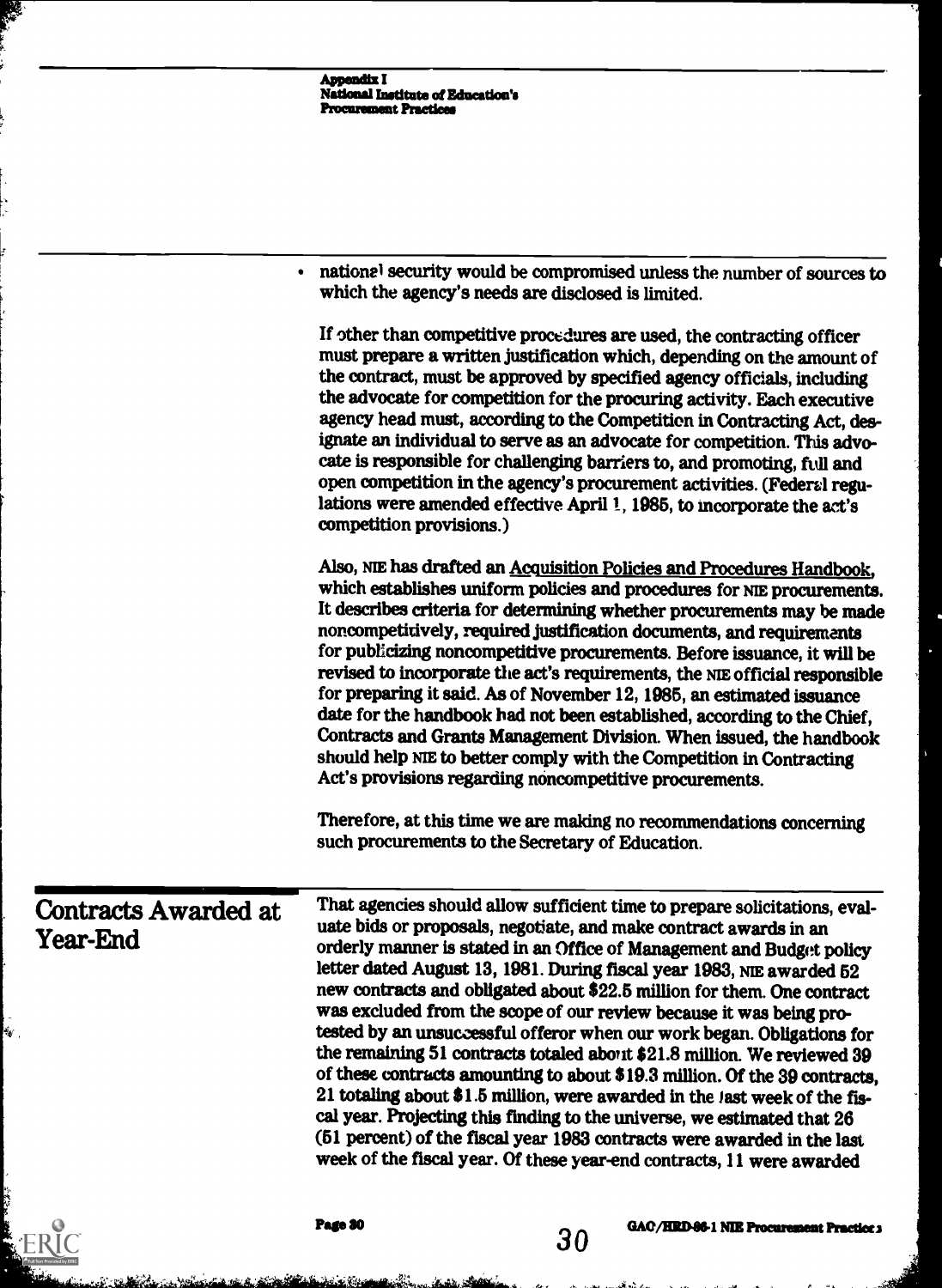Appendix I National Institute of Education'. Procurement Practices

hastily, and some deliberative, orderly contracting processes were eliminated or performed in a perfunctory manner so that NIE could award the contracts on or before September 30, 1983.

Awards for the 11 contracts were made without adequate, or in some cases, any negotiations. One was awarded on September 30, before two of the contract's provisions were agreed upon by NIE and the contractor. Given the contract, the offeror changed the contract provisions and signed and returned it to NIE. Without further discussion with the offeror. NIE reinstated the two original contract provisions and signed it on September 30.

On October 3, NIT advised the contractor of the change and its intention to cancel the contract if the change was not acceptable. On October 27, the contractor responded that several contract provisions were irrelevant to the purpose of the contract and "oft-times inconsistent, no doubt affected by the hasty actions usually associated with the end of the fiscal year." Accordingly, the contractor requested certain modifications to the contract that it hoped would now be acceptable as they "were difficult to convey . . . properly considering the rush that occurred during the final days of the fiscal year." NIE rejected the proposed modifications and on November 8, advised the contractor that the contract would be terminated if its terms were not acceptable. According to the individual who was Acting Chief of NIE'S Contracts and Grants Management Division at the time of this procurement, the contractor did not respond to NIE'S November 8 letter. NIE interpreted this as implied acceptance of the contract terms, and the contract was continued.

Another of the 11 contracts was awarded without adequate negotiations or designation of a project director. In this case, the contractor's cost proposal was received at 4:00 p.m. on September 30. The same day, NIE conducted oral negotiations with the contractor, some changes in the budget were agreed to, and the contract was signed. Neither the review of the offeror's cost proposal nor the conduct of negotiations were adequate, according to the individual who was both Acting Chief of the Contracts and Grants Management Division and contracting officer at the time this contract was awarded. He believed the contract should not have been awarded. Had it not been signed on September 30, however, fiscal year 1983 funding authority would have lapsed, he said, and the funds would not have been available for obligation.

One factor in evaluation of this contractor's proposal concerned the qualifications, experience, and training of the principal staff, including



31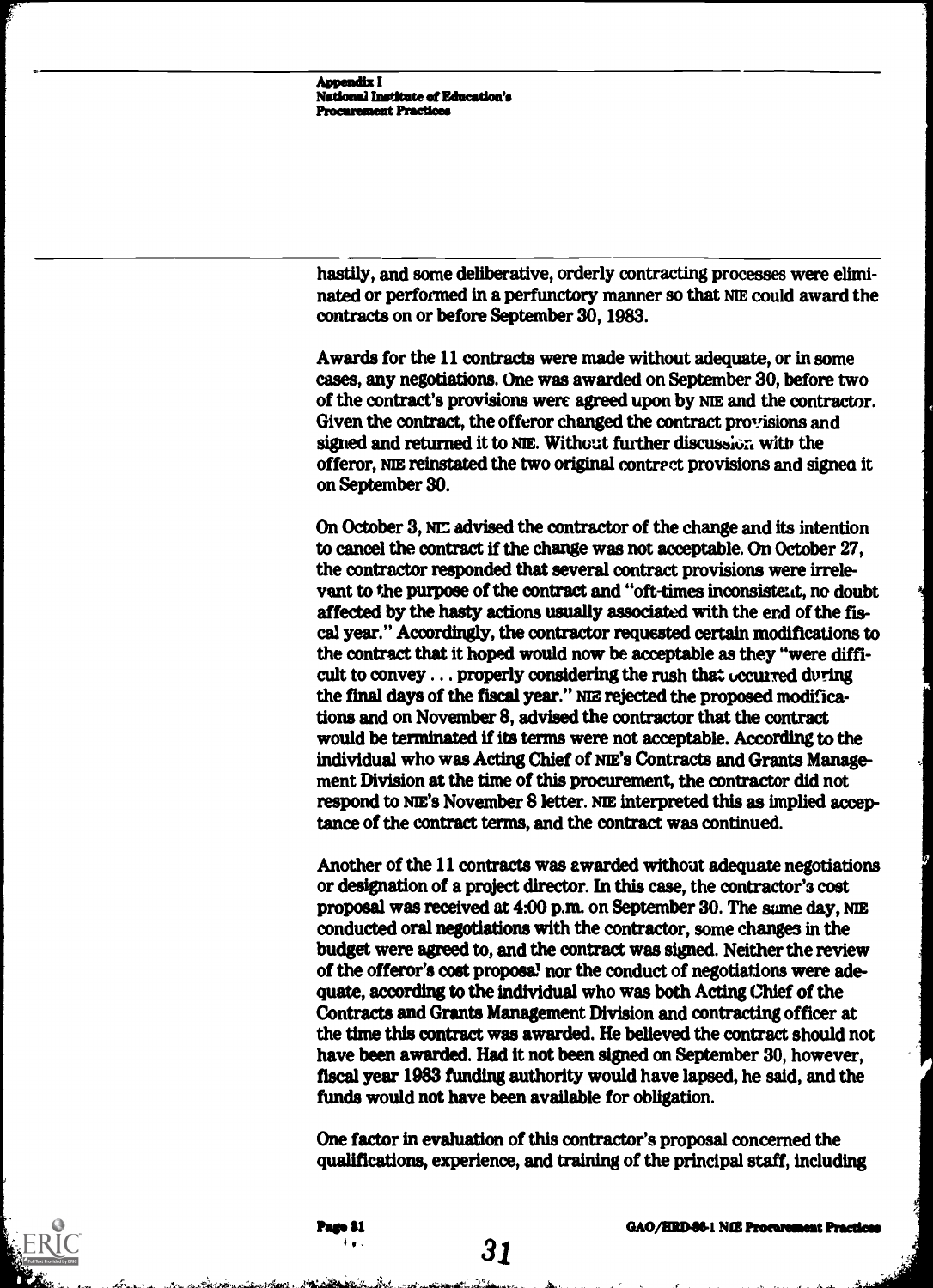|                                                                                                        | Appendix I<br><b>National Institute of Education's</b><br><b>Procurement Practices</b> |    |                                                                                                                                                                                                                                                                                                                                                                                                                                                                                                                                                                                                                                                                                                                                                                                                                                                                                                                                                                                                                              |
|--------------------------------------------------------------------------------------------------------|----------------------------------------------------------------------------------------|----|------------------------------------------------------------------------------------------------------------------------------------------------------------------------------------------------------------------------------------------------------------------------------------------------------------------------------------------------------------------------------------------------------------------------------------------------------------------------------------------------------------------------------------------------------------------------------------------------------------------------------------------------------------------------------------------------------------------------------------------------------------------------------------------------------------------------------------------------------------------------------------------------------------------------------------------------------------------------------------------------------------------------------|
|                                                                                                        | would be.                                                                              |    | the project director. During negotiations held on the last day of the fis-<br>cal year, however, the contracting officer, noting that the contractor's<br>proposed project director was a former NIE employee, requested that the<br>individual not be used as project director. The contractor agreed to<br>appoint a new project director within a month, but the contract was<br>awarded on September 30 without NIE knowing who the project director                                                                                                                                                                                                                                                                                                                                                                                                                                                                                                                                                                     |
|                                                                                                        |                                                                                        |    | The remaining nine contracts we found to be hastily awarded were for<br>planning the new educational laboratory that we discussed earlier (see<br>p. 19). These contracts were awarded on September 29 and 30 without<br>negotiations because there was insufficient time to conduct negotiations<br>and still award the contracts by September 30. As noted earlier, five $\sqrt{2}$<br>the contracts were awarded to offerors whose proposals contained limi-<br>tations which, according to the project review board, could have<br>affected the successful outcome of the project. The awards were made,<br>however, because NIE believed that, had time allowed for negotiation, all<br>offerors would have had the opportunity to ciarify their proposals.                                                                                                                                                                                                                                                             |
| <b>Employment</b><br><b>Relationships Between</b><br><b>Education Employees</b><br>and NIE Contractors | private sector.                                                                        |    | From files for the 39 contracts and 23 purchase orders in our sample, we<br>identified 175 Department of Education employees involved in the<br>award and administration of these procurements. In addition, we<br>reviewed Education personnel data to determine whether any of the<br>employees had been employed by the specific contractor with which<br>they were involved as Education employees, either before or after the<br>procurement award. For 130 of these employees, our review of employ-<br>ment histories obtained from Education revealed no instance in which<br>an employee had during a 5-year period preceding the procurement<br>award been employed by the specific contractor. (For 45 employees,<br>employment histories were not available.) For former employees, Educa-<br>tion maintained postemployment information only for those who retired<br>or left to work for another government agency. Thus, we could not<br>determine the employment status of employees who left to work in the |
|                                                                                                        |                                                                                        |    | However, we noted in our review of the contract files one instance in<br>which an Education employee who had been involved in the develop-<br>ment of an RFP accepted a job as project director with the contractor<br>that received an award under the solicitation. But the Department of<br>Education's ethics counselor, after investigating the propriety of the<br>matter, determined on December 12, 1983, that no applicable federal                                                                                                                                                                                                                                                                                                                                                                                                                                                                                                                                                                                 |
|                                                                                                        | 'age 32                                                                                | 32 | <b>GAO/HRD-86-1 NIE Procurement Practice</b>                                                                                                                                                                                                                                                                                                                                                                                                                                                                                                                                                                                                                                                                                                                                                                                                                                                                                                                                                                                 |

**Branch** 

ni sai y Annibio Meirice Marin Marin Martin a banca i ginn agus connaith sé an an Andria an

 $4.491$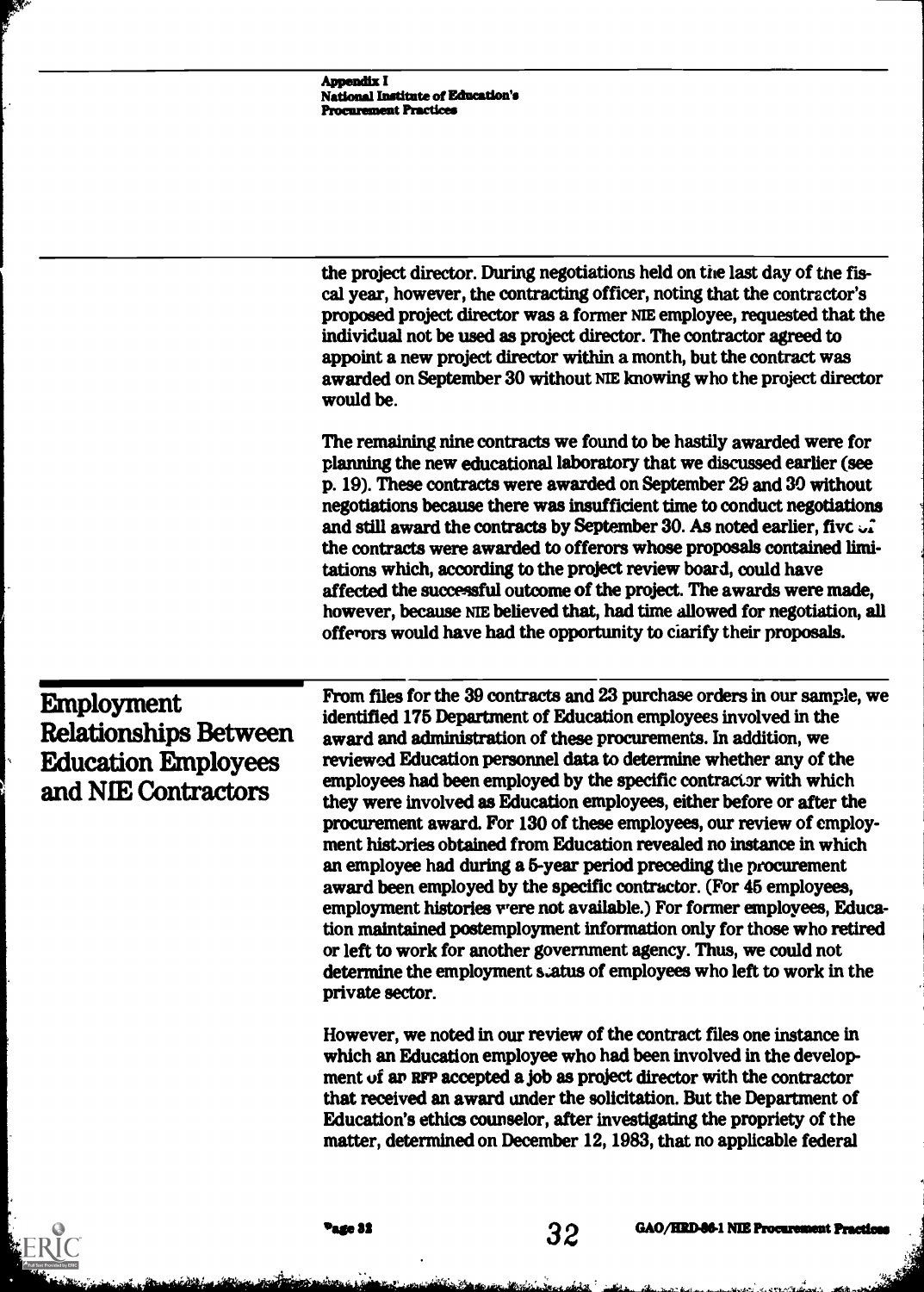Appendix I National Institute of Education's Procurement Practices

laws or regulations had been violated. The details of the case are as follows:

The employee, who participated in developir.g an RFP issued July 15, 1983, for a competitive contract, also had been appointed to serve on N1E'S review board to evaluate offerors' proposals for the contract. On about July 22, the NIE employee was approached by a consortium of research organizations and asked to consider becoming director of a proposed project being developed in response to the July 16 RFP. The NIE employee immediately notified his supervisor that he had accepted the position of project director contingent upon (1) the consortium receiving the contract award and (2) ME approval of his designation a3 project director. He also advised the NIE Director and Deputy Director of the consortium's offer and his contingent acceptance.

The NIE employee conferred with the Department's ethics counselor, who advised him that, if the award was made to the consortium, it would be permissible for him to become the project director. Based on the ethics counselor's advice, he declined to serve on the project review board to evaluate offerors' proposals for this contract. (The employee notified his supervisor of these matters in an August 2 memorandum) The ethics counselor determined that the Ethics in Government Act was not violated in this case because, when the NIE employee worked on the RFP, no potential offerors were identified, and the offer of employment was made after the RFP was issued.

The consortium and two other organizations submitted responses to the RFP. Submitted to ME on August 18, the consortium's proposal included the name and resume of a proposed project director other than that of the NIE employee to whom the consortium had offered the position. The proposal also stated that the consortium would conduct a job search prior to malting a final selection of a project director.

The board recommended that the contract be awarded to the consortium, and NIE did so on September 30. Article IX of the contract provided that NE's contracting officer reserved the right to approve the designation of any person, other than the or.e identified in the proposal, as project director. In a November 7 letter, the consortium advised NIE of its selection of the NIE employee as project director and requested NIE'S approval of the selection.

Concurring with the contractor's project director selection, the NIE project officer so notified the Acting Chief of NIE's Contracts and Grants

33

. . .